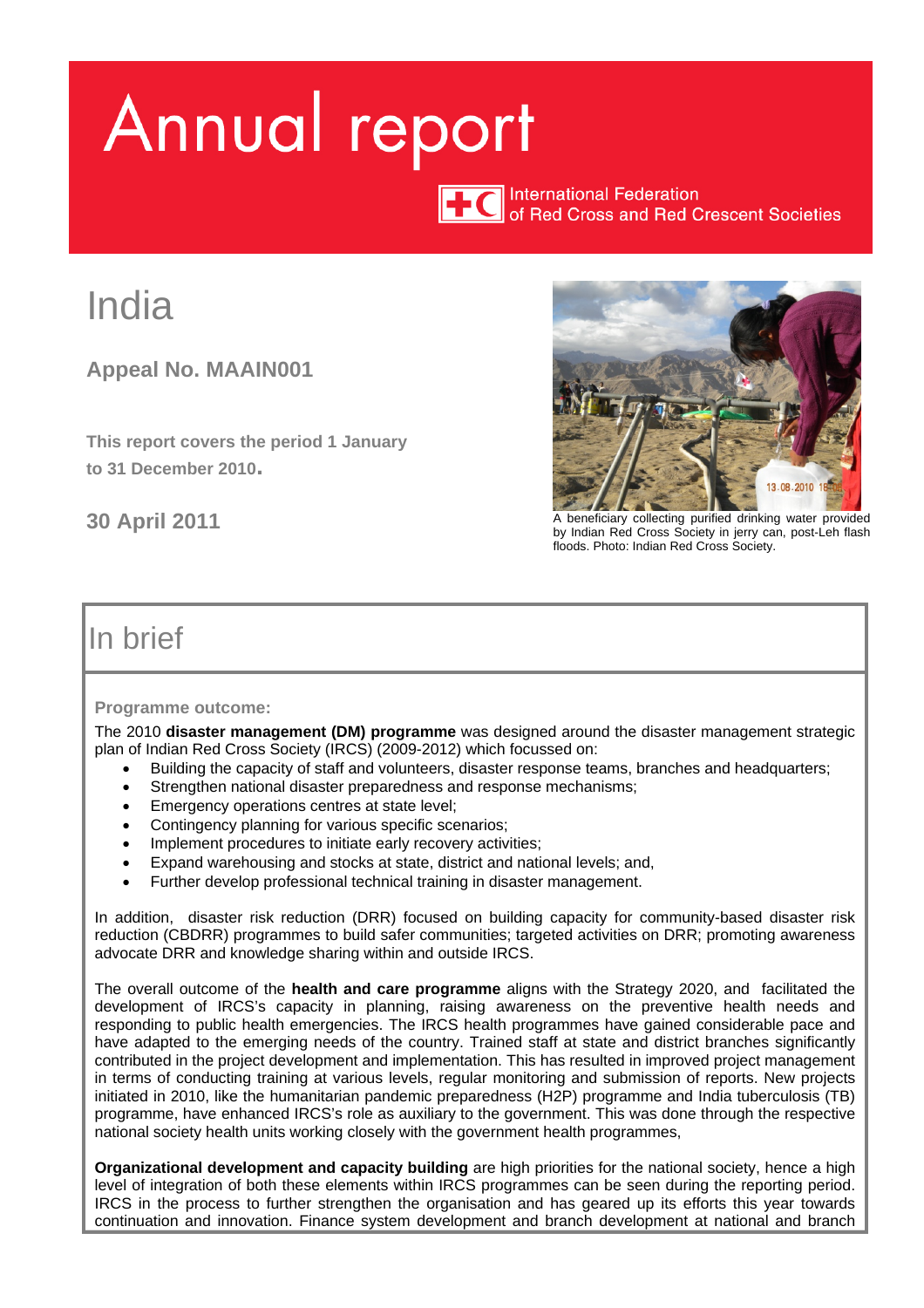level respectively where integrated as a continium of existing programmes. Youth development, capacity building in fundraising and branch development through integrated programme approach became new initiatives to be strenghtened in 2011. Strengthening community preparedness and in the process achieving community development is another of its new initiatives and shift in focus of IRCS. Capacity building of staff has also gained momentum by more regular representation and exposure to international forums and meetings.

#### **Programme(s) summary:**

The **DM programme** was implemented in ten state branches. The programme's activities focused on community awareness, strengthening of the national disaster response mechanisms, capacity building of the local branches, and networking with national and international non-governmental organizations. Investments have been done over the years and continued in 2010 in order to build further capacity of IRCS enabling a stronger and more robust national disaster response mechanism.

Two DREF operations were undertaken by IRCS during 2010 (the Leh flash floods relief operation in August and North India floods relief operation in September). The strengths of IRCS's national disaster preparedness and response teams have been verified in these two relief operations. In difficult terrains like Leh and compelled by adverse weather conditions, the national disaster water and sanitation response team (NDWRT) members provided safe drinking water which was delivered to the main hospital and Choglamsar relief camp using NOMAD water purification units.

In line with the IRCS strategic development plan 2009-2012, the DRR "building safer communities" initiative focused on strengthening the resilience and disaster preparedness (DP)/disaster response (DR) capacities of people at risk and reducing their vulnerabilities in the targeted geographic areas in urban and rural areas of Maharashtra. In addition, the other nine targeted states will also be part of the DRR initiative through the community and school-based awareness raising activities in target areas with a focus on climate change adaptation measures. The "building safer communities in South Asia" is embedded in the IRCS initiative that promotes the DRR approach among all the national societies in the region.

The **health and care programme** of IRCS saw significant activities in 2010. This year saw the continued and robust implementation of the India MDR-TB programme and initiation of the malaria prevention and control programme. A major long term Swedish Red Cross-funded HIV programme came to a formal end with the evaluation of the programme in March 2010 and the H2P project also ended in December 2010.

The Hong Kong branch of the Red Cross Society of China-funded HIV/AIDS and public health in emergencies (PHiE) programme is extended until June 2011 and continues to be implemented as planned with a steady implementation rate. Two components of the HIV programme – the Service, Support and Stigma (3S), the care and support initiative in Tambaram hospital in Chennai and the community care centre – crèche for HIV orphans and vulnerable children completed its successful implementation in 2010.

The India TB programme continued its successful implementation with a one-year extension with more quality oriented activities. The health and care programmes showed considerable pace and adapted to the emerging needs of the country, showing significant coverage of scheduled activities and newer set of target beneficiaries.

**Organisational development** in IRCS this year focussed more to bring branch development in all aspects related to foundation, capacity and perfomance stages. The focus on having a strong legal base at the branch levels was ensured by the enforcement of the uniform branch rules for the IRCS state branches. Part of the increased revenue of IRCS which was disbursed as capacity building fund to the various state branches equipped the branches to conduct fundraising and capacity building workshops as well as increase the infrastructure in the state branches. Implementation of Navision progressed at a definite pace and was completed within the stipulated timeline and thus enable good and credible financial reporting mechanisms.

Humanitarian values and awareness on the Red Cross Movement was integrated and became instrumental as an important component of all programme related capacity building trainings.

**Financial situation**: The total 2010 budget was CHF 2,020,738 based on the programmes' work-plan and funding situation. Coverage is 134 per cent while expenditure from January to December 2010 is 68 per cent of the total 2010 budget.

#### **[Click here to go directly to the financial report.](#page-14-0)**

**No. of people we have reached:** The 2010 DM programme reached 2,000,000 people through various training programmes and emergency response operations. The health and care programme directly and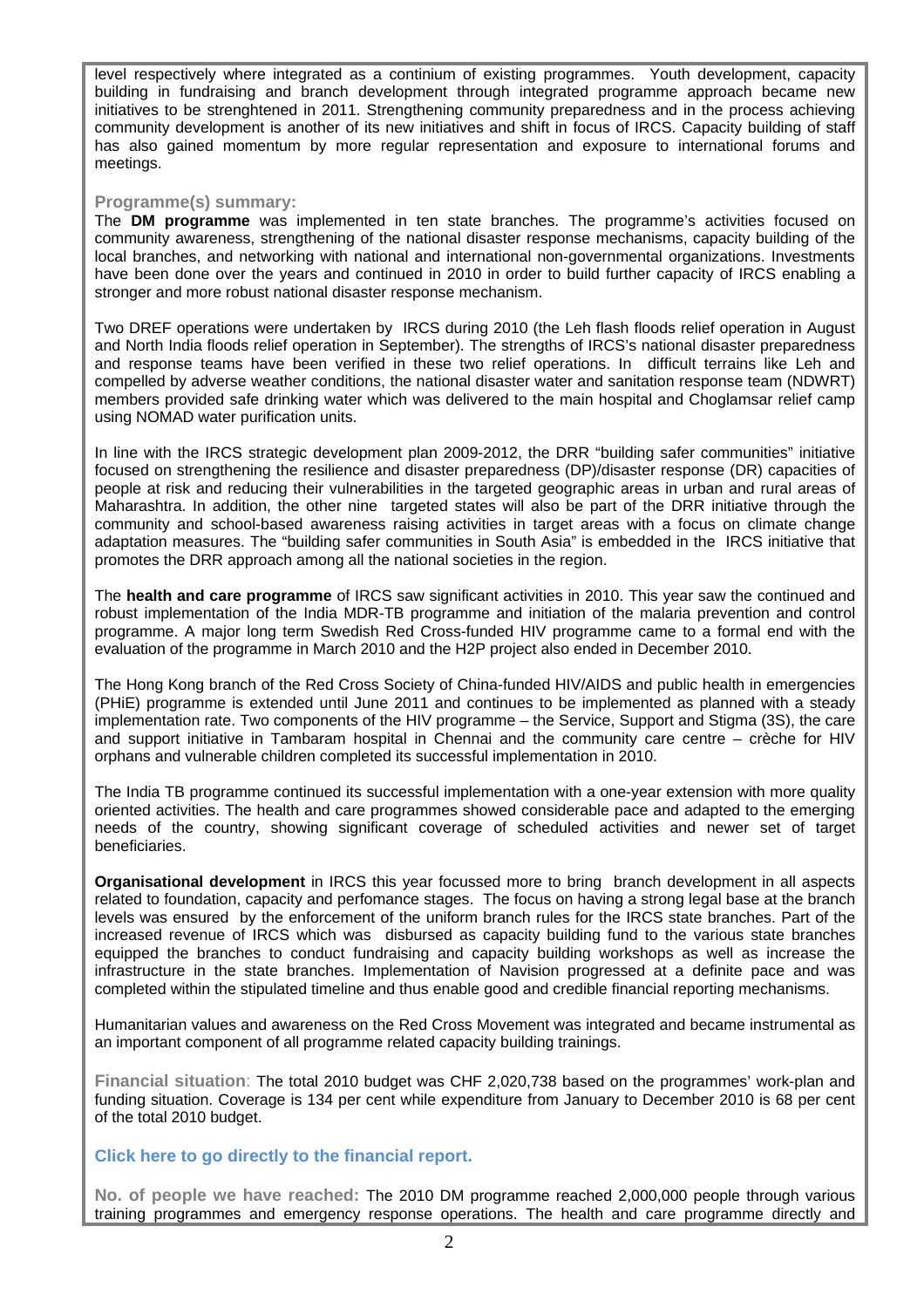indirectly reached 143,300 individuals while the number of people the Movement helped during the reporting period with the organisational development activities is approximately 5,000.The total people reached by humaniutarian values promotion is the same as those of the various programmes as this activity is in tandem with all programmes.

**Our partners:** Contributors to this appeal include British Red Cross, Danish Red Cross, Hong Kong branch of the Red Cross Society of China, Italian Red Cross, Japanese Red Cross, Netherlands Red Cross, Singapore Red Cross and IFRC New York office. and.

Also contributing to the work of the national society on a bilateral basis are American Red Cross, Canadian Red Cross, German Red Cross, Italian Red Cross, Spanish Red Cross, and the International Committee of the Red Cross (ICRC).

The Ministry of Health and Family Welfare, National AIDS Control Organization of India, UN agencies, OPEC funds, Money Gram, World Health Organization and USAID are the main partners of the IRCS outside the Red Cross Red Crescent Movement.

On behalf of the Indian Red Cross Society, the International Federation would like to thank all partners and contributors for their response to this appeal.

## **Context**

The country remained extremely vulnerable to both seismic and hydro-meteorological hazards such as floods, cyclones, droughts and landslides. The vulnerability to disasters continued to be aggravated by social, cultural, economic, institutional and political factors. During the year, many states of India experienced severe weather events which led to disasters. The cloudburst in Leh and severe flooding in north India during the year underscored the need to adopt and reinforce a multi-disciplinary perspective involving diverse scientific, engineering, financial and social processes and a cross-sectoral approach to incorporate disaster risk reduction (DRR) in developmental plans and strategies. The flash floods in Leh tested the response capacity of the Indian Red Cross Society (IRCS) to carry out the relief operation in difficult terrains as well as testing geo-climatic conditions.

In north India, where more than three million people were affected by floods, the IRCS state and district branches could run medical camps, and render food and non-food relief assistance to the affected population. The IRCS national headquarters assisted these branches in their efforts by supplying relief goods and expertise in a relatively short time, demonstraing a huge improvement in the response time .

These events have enabled IRCS to test its national disaster response mechanisms and also enabled its trained human resources to gain experience from field deployments. Based on the experience of the Leh flash flood relief operation, certain changes have been made in the national disaster water and sanitation response team (NDWRT) training agenda. This showed IRCS is using, adopting and promoting good practice from lessons learnt.

Furthermore, India saw relatively customary conditions in the health situation. While some parts of the country saw a quantity of H1N1 infection in some – until now – untouched states, other infections like chikungunya and dengue were observed to be on the increase. An alert was also noted by the Ministry of Health for a new virus, which did not assume major proportions.

Various groups promoting their political and social agendas, their ethnic and tribal identities and other causes have contributed to violence, militancy, and disruptive activities. There is increasing civilian casualties, victimization, and community inequalities in basic needs and services that require immediate relief and longer-term support and services. The most affected areas are Jammu and Kashmir, the north eastern states, Chhattisgarh and Naxalite affected areas in some states, as well as major cities and communities that suffer bomb blasts and communal violence. A conservative estimate of the total number of people displaced by conflict and violence would be at least 650,000 as of August 2010 according to the Internally Displaced Monitoring Centre (IDMC). This continues to create challenges to implement programmes in some of the affected states.

IRCS continued to mobilize health volunteers for the emergencies that arose throughout the year, such as the floods. While rescue and relief were the major activities in the flood operations, awareness generation in the community was an important role played by the volunteers. The national society also started the implementation of malaria programmes which had an objective to increase awareness and also distribute long-lasting insecticide nets (LLINs) in targeted vulnerable communities.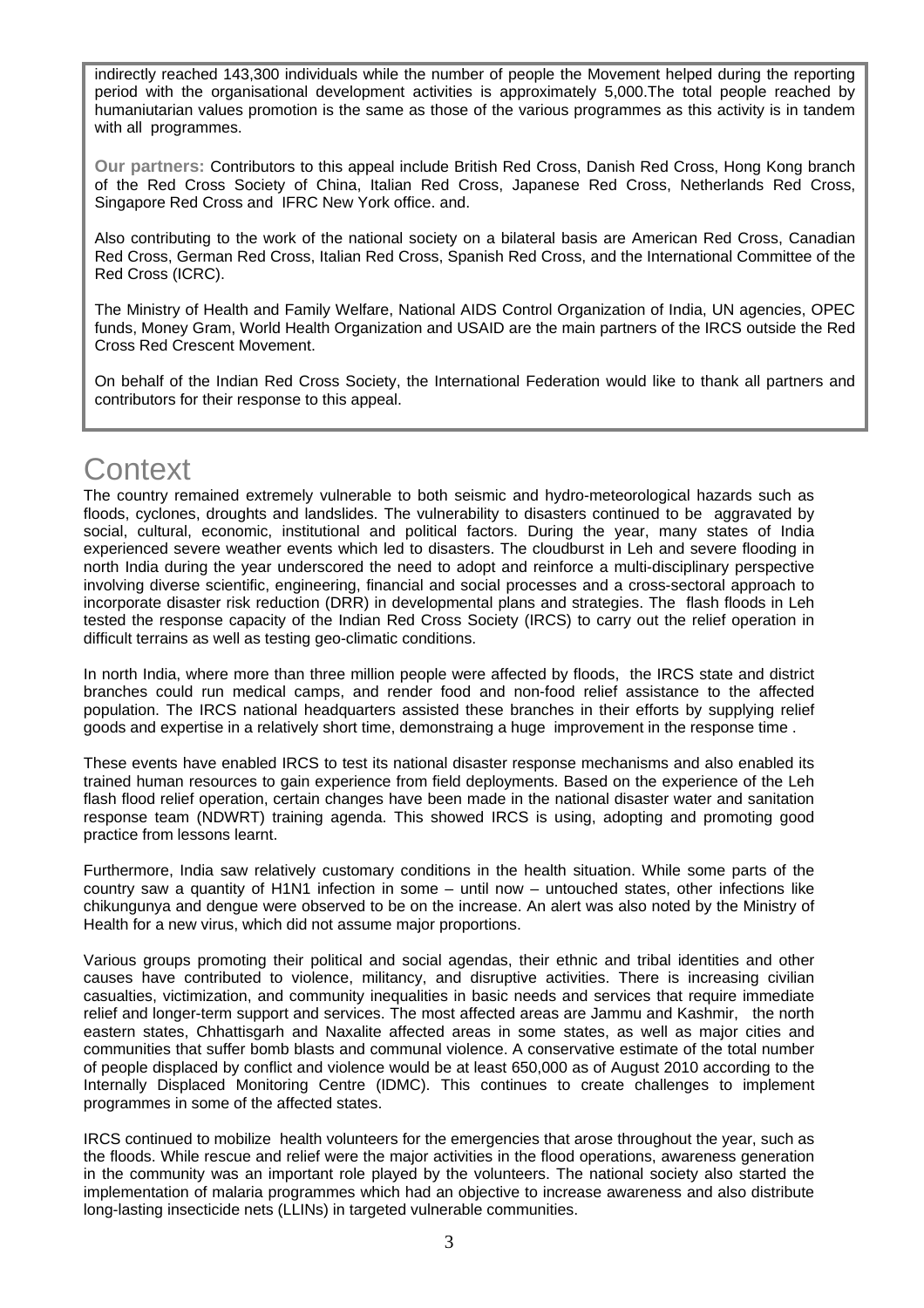## Progress towards outcomes

Disaster Mangement

| <b>Programme component</b>     | <b>Component outcome</b>                                                                                                                            |
|--------------------------------|-----------------------------------------------------------------------------------------------------------------------------------------------------|
| 1. Community preparedness.     | The resilience and capacities of people at risk of<br>disasters are increased and their vulnerability is<br>reduced in the target geographic areas. |
| 2. Organizational preparedness | People affected by disasters receive a needs-based<br>and timely emergency response and recovery<br>support from IRCS.                              |

#### **Outcomes/Expected results:**

#### **COMPONENT 1: Community preparedness**

#### **Expected result 1: Increased community awareness on DRR as per the local hazard context in target communities.**

IRCS initiatives of DRR awareness campaigns in schools in nine disaster management (DM) programme states, as well as the drawing competition – organised as part of the regional DRR 'building safer communities' programme – achieved enhanced awareness on DRR among students across the country.

The pilot project launched by IRCS in Gujarat is to link DRR and climate change adaptation (CCA). The vulnerability and capacity assessment (VCA) has been conducted in the Machhiwad village to identify the vulnerabilities of the community in relation to the effects of climate change. Mitigation measures werediscussed with the community in order to reduce their risks.

#### **Expected result 2: Reduced impact of local hazards and risk factors in the target communities.**

VCA has been conducted in Bharatnagar, Mumbai which has enabled the community to identify and prioritize the mitigation measures required to be carried out in order to reduce risk. The mitigation measures identified through VCA exercises will soon be implemented with the active partnership of the Municipal Corporation and the community.

The following mitigation measures have been implemented in partnership with the local government and five communities in Maharashtra:

- Construction of inner drainage system.
- Construction of community toilet block.
- Installation of community bore well.
- Construction of dustbins and promotion of use of trolley for collection of garbage.
- Raised platform for well to avoid contamination.

#### **Expected result 3: Preparedness and response capacity of local communities and community disaster management centres are strengthened in target communities.**

In order to build preparedness and response capacity of the communities, the five training modules have been developed. These modules are listed below:

- Assessment and relief.
- Community based health and first aid.
- Community management and resource mobilization.
- Information, communication and reporting.
- Search and rescue.

These trainings have been conducted in five communities in Maharashtra to form task forces. The five best members of these task forces are selected to form the community disaster response teams.The trained task force members are equipped with the search and rescue and first aid kits which are located at the community disaster management centres.

#### **Expected result 4: Knowledge and experience on DRR issues are effectively shared and replicated.**

The community disaster management committees (CDMC) were formed in communities for the overall coordination and sustainability of the DRR programme and act as the social wing of the *Panchayat* (local government) to support sustainability of the initiatives taken at the community level towards DRR.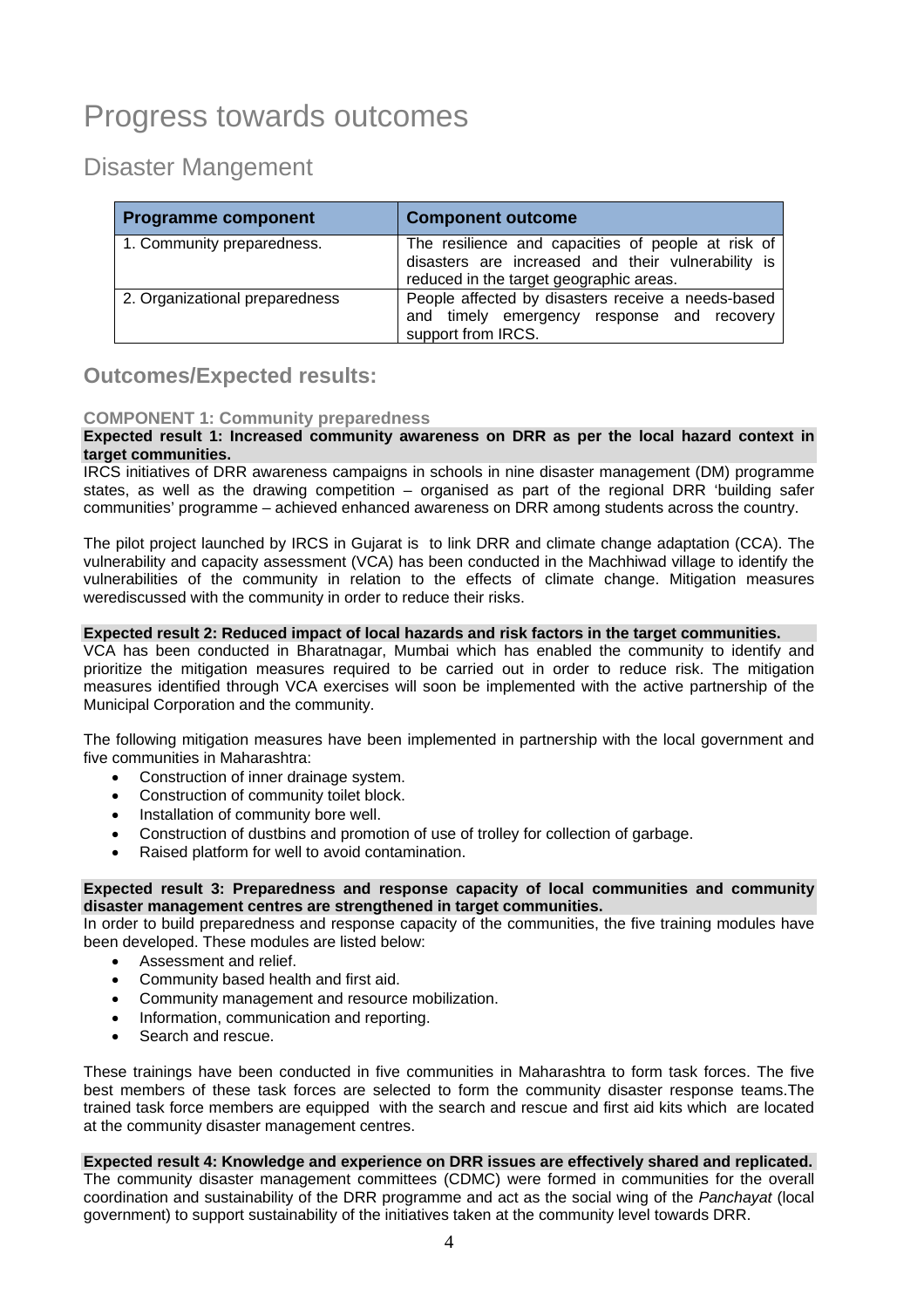The CDMC members of the five CDMC committees formed in Maharashtra and the representatives of the *Panchayat* and Municipal Corporation were present for the stakeholders meeting held in Mumbai at the being of the year.

#### **COMPONENT 2: Organizational Preparedness**

#### **Expected result 1: IRCS National disaster preparedness and response mechanism are strengthened at various levels.**

The following intensified efforts achieved strengthening of the national disaster preparedness and response mechanism of IRCS at national, state and district branch levels.

The replenishment of the 9,000 family packs as disaster preparedness stocks have been completed by the end of 2010 and these stocks have laready been utilised in two flood operations during the year.

Training on logistics and warehouse management was conducted from 26- 29 August at Arakonam, Tamil Nadu. Participants from Maharashtra, Tamil Nadu, Gujarat, Andaman and Nicobar Islands, and Karnataka state branches, along with the regional warehouses and national headquarters staff were added to the 19 logisticians in the pool.

The state disaster response team training conducted in Bihar has equipped them with skills such as assessment and disaster relief which will help the state branch to efficiently carry out its disaster response operations in future.

An NDWRT refresher training conducted from 16-19 November at the Bahadurgarh warehouse was the first time where the NDWRT members themselves trained their colleagues. This initiative has given the NDWRT members opportunity to build their capacities as trainers. IRCS now has 20 NDWRT members trained on NOMAD, Berkfield, LMS and SETA water purification units as well as being trained in water quality testing and hygiene promotion. The Asia Pacific Zone office provided a facilitator to oversee the training programme.

#### **Expected result 2: Capacity building in the areas of trained human resources, infrastructures, institutional strategy and programme implementation guidelines at various levels.**

Strengthened capacity in disaster response has been achieved with the district disaster response teams in various state branch districts such as Tripura, Tamil Nadu and Andaman Nicobar. Additionally, the Emergency Operations Centre constructed at the Bihar state branch, the contingency planning exercise with its district branches and the state disaster response team training conducted in December 2010 in Bihar has added to the available capacity of trained human resources and infrastructure.

Similarly, mock drills, search and rescue, first aid, VCA training of trainers (ToT) trainings have been conducted by the ten DM programme state branches to build capacity of the branches and communities in disaster response.

#### **Expected result 3: Inter Agency coordination mechanism strengthened at various levels.**

Seed money provided to the DM programme state branches to initiate new inter-agency groups or strengthen the existing coordination mechanisms has resulted in the evolution of some of the inter-agency groups as very strong coordination mechanisms while some require further reinforcement and harmonization.

In an another initiative, 21 Memorandum of Understanding (MoU) between IFRC and corporate and international organisations have been identified so that the provisions of these MoU can be used for strengthening of linkage and collaboration of IRCS with these organisations.

#### **Achievements**

.

- The 9,000 family packs have been procured which has increased capacity of IRCS to assist with non-food items post emergencies.
- The DRR programme implementation guidelines have been developed in order to streamline all IRCS DRR interventions across the country which is supported by different partners. These guidelines have been printed for dissemination.
- Communities' participation in the identification and implementation of the mitigation measures is overwhelming in Kandalagaon, Kasarwadi, Wani, Dhanora and Mahatmafule nagar. The impact of the mitigation implemented measures is clearly visible in the communities.
- The drawing competition conducted in May 2010 as the DRR advocacy campaign in nine DM programme states have reached 700 students and, in turn, to 700 families.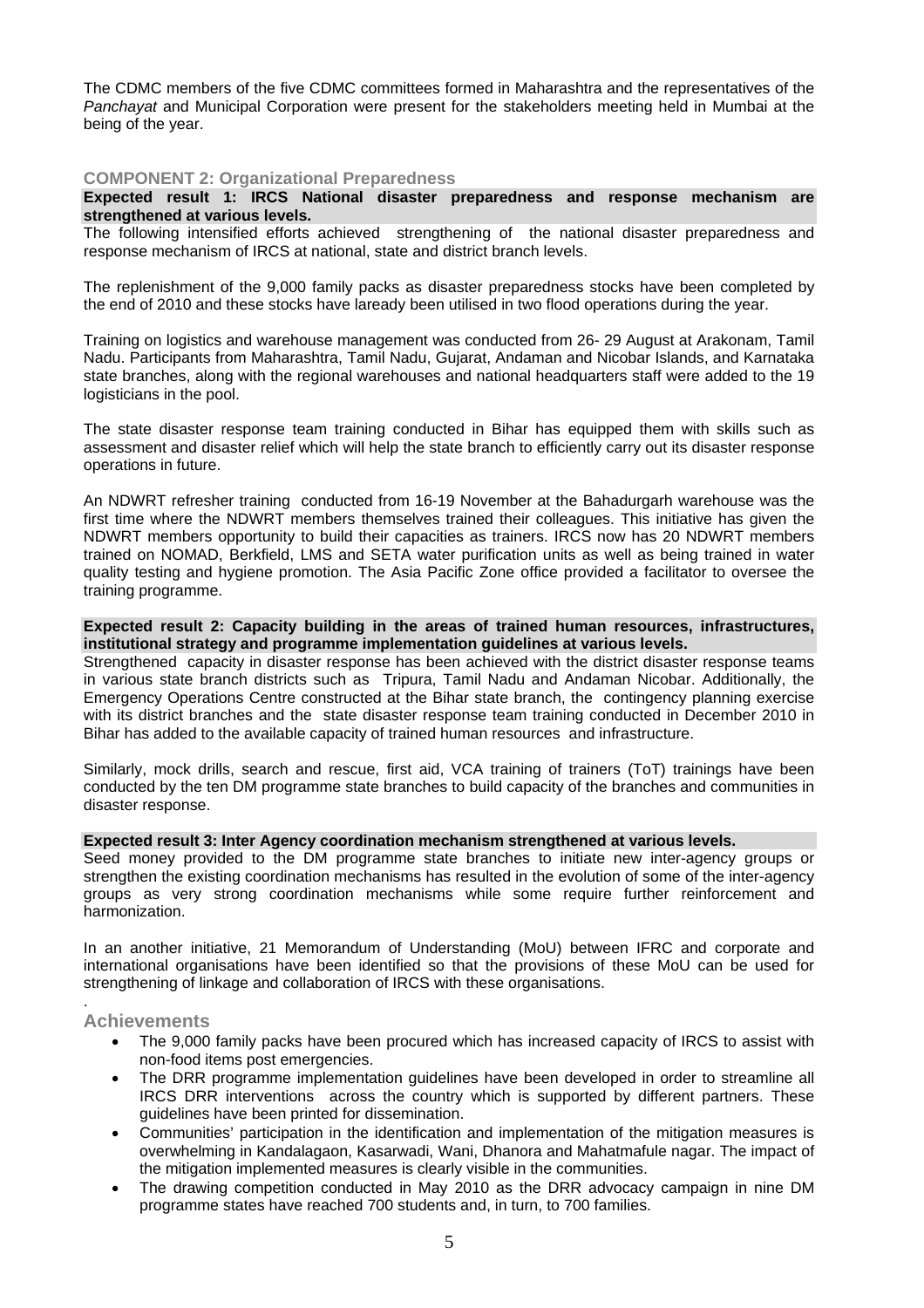- The first of its kind DRR community-based project has been successful in sensitizing and mobilising communities for sustainable DRR interventions. (This is one of the findings of the DRR programme review conducted.)
- At least 80 per cent of the target population is participating in the implementation of the DRR activities.
- During the rainy season, the communities trained in search and rescue activities have demonstrated their preparedness level by setting up improvised floats. The sub-divisional officer of Barshi has appreciated the commendable job done by IRCS volunteers.
- The capacity of the national disaster response mechanism has been demonstrated in the Leh flash flood relief operation where in adverse weather and geographical conditions NDWRT and family news service (FNS) staff provided quality services to the affected population.
- Programme monitoring, evaluation and reporting training conducted in Mumbai has contributed to improving the monitoring and reporting standards.
- With 25 new members inducted as the members of NDWRT, IRCS's capacity to deploy and operate the water purification units to avail safe drinking water to the affected population in post disaster scenario is increased.
- Five CBDRR ToT trainings for the IRCS volunteers have been conducted sucessfully.

#### **Constraints/Challenges**

- The national society has been training its volunteers as part of its national disaster response mechanism. However, the retention of these trained volunteers is a challenge due to migration for better employment opportunities. There is need to have a strategy to link these volunteers to the IRCS national network so that wherever the volunteer goes, he/she can work with the local branch.
- Increasing frequency of disaster needs more resources. The limited resources available with the branches are always stretched to its maximum while delivering services post emergencies. It is required to find some effective solutions in order to scale up and access more resources through cooperation agreements and contracts with other agencies/organisation.
- The logistics system needs complete revamping. The delays in despatching and transportation of the relief supplies are of great concern. Automation of the warehouses can solve most of these problems minimising the response time.
- The pool of DRR practitioners is very small and needs to be increased looking at the needs of the communities, the growing interest of the branches and the donors. A series of CBDRR ToT and VCA ToT trainings can bridge this gap between available trained human resource and the need.

| <b>Programme component</b> | <b>Component outcome</b>                                                 |
|----------------------------|--------------------------------------------------------------------------|
| in<br>Public health<br>1.  | Strengthen institutional capacity for preparedness and response capacity |
| emergencies.               | of staff and volunteers in public health in emergencies (PHiE).          |
| 2. HIV/AIDS.               | Improve awareness on basic knowledge of HIV and AIDS and quality of      |
|                            | life of people living with HIV (PLHIV).                                  |
| 3. Humanitarian            | To create an adequate humanitarian response capacity to address          |
| Preparedness               | community needs in a pandemic influenza, particularly in areas of public |
| Project (H2P).             | health, food security and livelihoods.                                   |
| Tuberculosis<br>4.         | Improved adherence to TB treatment regimens by vulnerable, retreatment   |
| project.                   | TB patients.                                                             |
| Malaria control and<br>5.  | Prevent malaria by supporting LLIN distribution in the selected malaria- |
| prevention project.        | and supplement government efforts through<br>the<br>areas<br>prone       |
|                            | dissemination of information and the raising of awareness amongst the    |
|                            | population.                                                              |

## Health and care

#### **Achievements**:

#### **Expected result 1: Strengthen institutional capacity for preparedness and response capacity of staff and volunteers in public health in emergencies (PHiE).**

Around 2,800 personnel have been trained in public health in emergencies (PHiE) workshops organized at national, state and district level. An additional 120 volunteers have been trained in Andhra Pradesh and a refresher training is planned for early 2011 for all the volunteers. These workshops have lead to an overall improvement in understanding of the PHiE concept and its application. Through the PHiE trainings, the volunteers were ready to be deployed by the state branches for damage assessment during natural disasters and have also acted as facilitators for the district level workshops. Additionally, the volunteers also help in awareness raising on good hygiene and sanitation practices at the community level.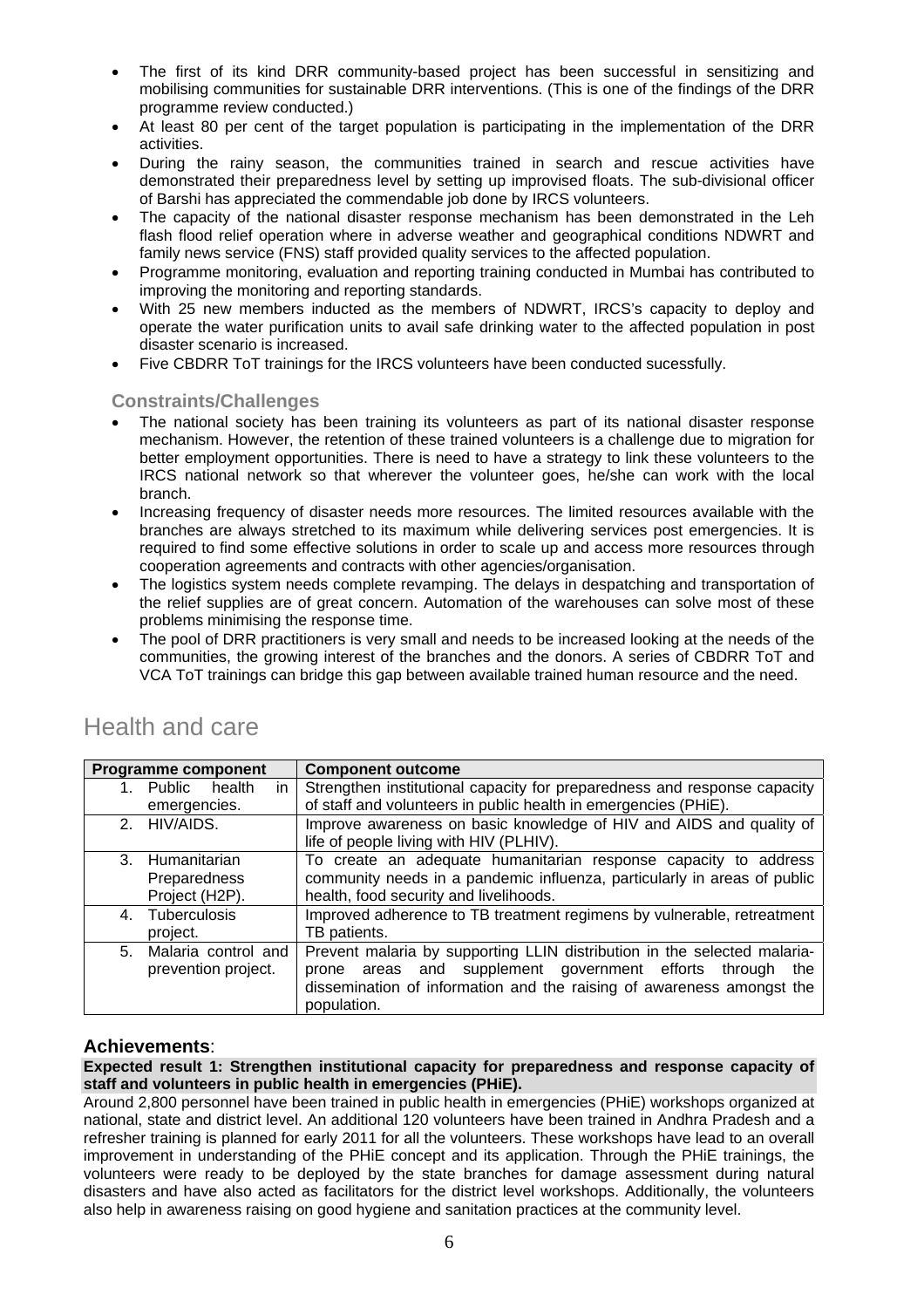The village outreach programmes are planned, meetings with stakeholders and opinion leaders in the community held to identify the topics and discussions to be conducted for the village outreach programmes. Apart from the topics of HIV/AIDS, discussions and awareness raising on health issues like sanitation, diarrhoeal diseases, malaria, dengue, chikungunya, flu, and other pressing health concerns in the community. Local doctors were present in the discussions, which also included topics on diabetes, hypertension and stress related issues. In total, around 87 outreach programmes were conducted in 42 villages, reaching out to 3,672 community members.

Nearly 200 PHiE volunteers participated in the four programme districts of Andhra Pradesh to sensitize and distribute leaflets on H1N1 Influenza. In total, 12,000 leaflets were distributed to the community members during this sensitization sessions.

**Expected result 2: Improve awareness on basic knowledge of HIV and AIDS Improve awareness on basic knowledge of HIV and AIDS and quality of life of people living with HIV (PLHIV).** 

The youth peer education component of the Hong Kong branch of the Red Cross Society of China-funded HIV programme targeted the youth in schools and colleges. This strategy aims to enhance positive peer support in discussing HIV and related health issues. The programme is presently being implemented in 160 institutions in four districts across the state of Andhra Pradesh. To date, approximately 1,800 peer educators have been trained in these institutions, along with school teachers and peer members. The project is getting good support from the heads of the institutions, teachers and parents. The programme also implements community outreach programmes through which communities of 60 villages are benefitted through HIV and other health related interventions and awareness raising.

The Red Cross HIV/AIDS consortium in India met two times in 2010 at the IRCS national headquarters to review the achievements and discuss the expansion plans. The partners applauded the efforts made through the Swedish Red Cross-funded programmes and also recommended that a sustainability planning programme should be integrated in all HIV activities to achieve better results. The IRCS is a part of HIV Global Alliance for South Asia. In line with which, the HIV programme provide support to government efforts in the area of HIV/AIDS in the targeted districts. Furthermore, IRCS is working in close collaboration with the government, National AIDS Control Organization (NACO) and the Red Cross Movement.

Two components of the HIV programme – the Service, Support and Stigma (3S), the care and support initiative in Thambaram hospital in Chennai and the Community care center – crèche for HIV orphans and vulnerable children completed its successful implementation in 2010.

*Service, Support and Stigma (3S):* With the cessation of the Swedish Red Cross-funded HIV programme, the Service, Support and Stigma programme continued until June 2010 with support from IFRC. This was to ensure that people living with HIV (PLHIV) have access to information, care and nutritional support. The care and support initiative in Thambaram hospital in Chennai, Tamil Nadu, provided nutritious mid-day meals and hygiene kits to PLHIVs. About 9,572 people living with HIV AIDS (PLWHA) were provided nutrition support and 400 PLWHA and their families received hygiene kits to date. Another element of this project is to provide counselling support and to raise awareness through discussions/orientations on how to combat stigma and discrimination. Discussions and orientations were held for the PLHIV and their families to improve their awareness and to help them cope better with their positive status. A total of 5,498 individual counselling, 21 ward sessions and 192 family sessions have been conducted with PLHIV and their families; they were counselled on how to cope better with their positive status and on management of personal health, community interactions and family support.

*Community Care Centre (3C):* The Community Care Centre initiative implemented at Dharmapuri district in Tamil Nadu aims to reduce the impact of HIV/AIDS among vulnerable children and their HIV-positive parents through comprehensive care which includes informal education, nutritional and psychosocial support. Around 18 children with HIV-positive parents attend community care centre and receive nutritious food, pre-school education and counselling.

*Voluntary non-remunerated blood donation:* Promotion of voluntary non-remunerated blood donation through this project has resulted in the collection of hundreds of units of blood in the youth peer education (YPE) programme districts. In order to increase the promotion of voluntary non-remunerated blood donation, various activities were organised including seminars and the information, education, communication (IEC) material was distributed during the World Health and Blood Donor's days.

The HIV programme saw considerable scaling down with the closure of the Swedish Red Cross funded programme. Capacity building in formal fundraising, sustenance planning and documentation will need to be incorporated to all HIV programmes to ensure long-term benefits to the vulnerable in the communities.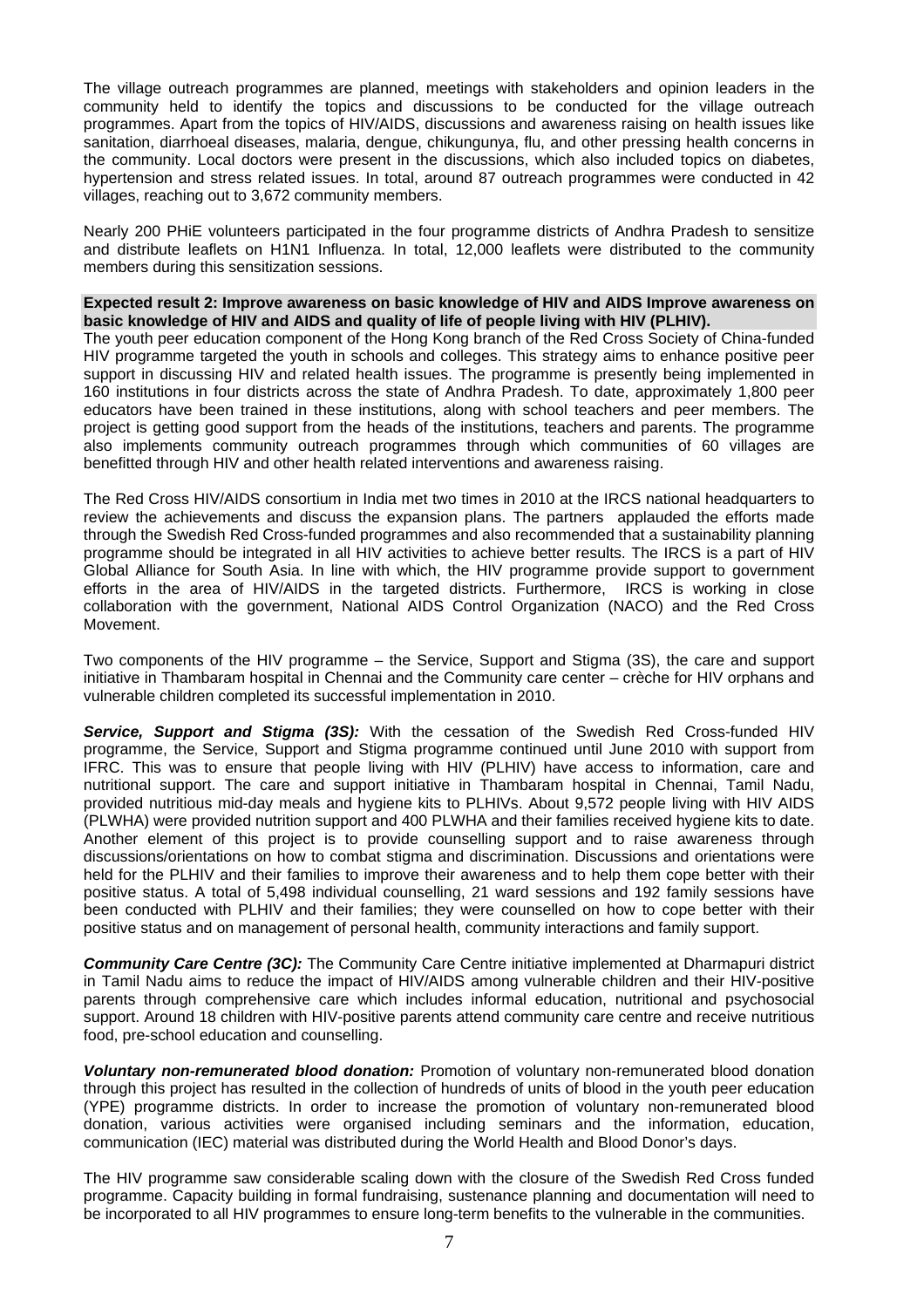**Expected result 3: To create an adequate humanitarian response capacity to address community needs in a pandemic influenza, particularly in areas of public health.<br>Implementation of the H2P programme in <b>The Base of ALCON INVITARIAN PANDEMIC PREPARED NESS** 

Implementation of the H2P programme in three states (Maharashtra, Andhra Pradesh and Punjab) formally ended in December 2010. This programme aimed to increase awareness and develop adequate preparedness plans to counter pandemics at the community level. Activities included national and state level training for staff and community volunteers apart from equipment support and formation of the steering committee to guide the project. The steering committee included officers from the Ministry of Health and Family Welfare, Government of India, National Centre for Disease Control, UNICEF, World Health Organisation (WHO), Academy for Educational Development (AED) and IFRC.



IRCS is now prepared to respond to H1N1 Influenza by focusing on raising awareness through sharing information in the community with the help of its network of branches and volunteers training and IEC materials were developed and made available in six regional languages and were disseminated to the states. Over a thousand volunteers were trained at various levels. The IEC material on H1N1 Influenza was developed to raise community awareness on the issue. A global funding gap resulted in either clubbing of activities or reducing the number of activities. Additionally, the H2P project also worked on developing community preparedness plans to counter sudden outbreaks to minimise the catastrophic effects even beyond the cessation of the actual project period in 2010.

#### **Expected result 4: Improved adherence to TB treatment regimens by vulnerable, retreatment TB patients**



implementation of the TB programme in three states (Uttar Pradesh, Karnataka and Punjab) from October 2009. The activities of this programme include identification, care and follow up of the retreatment of TB cases in the target districts. IRCS works<br>closelv with the closely with the government of India's Revised National Tuberculosis Control Programme (RNTCP) and play its role as the auxiliary to government's efforts to control TB. In 2010, the project identified 188 vulnerable category-2 TB patients. With the staff and

IRCS started the

Tuberculosis awareness programme, IRCS state branch of Madhya Pradesh. Photo: Indian Red Cross Society.

nearly 60 volunteers identified, the coordination mechanism between the national society and Central Tuberculosis Division of the Government of India developed and strengthened at the district, state and national levels. Appropriate IEC materials have been identified and disseminated to the districts. All volunteers have been trained in aspects of TB and MDR-TB. Care and support package for the patient was revised and made operational. The project was successful in identifying and orienting numerous opinion leaders in the targeted communities, while organising discussion and information sessions for patients and their family members in the presence of opinion leaders.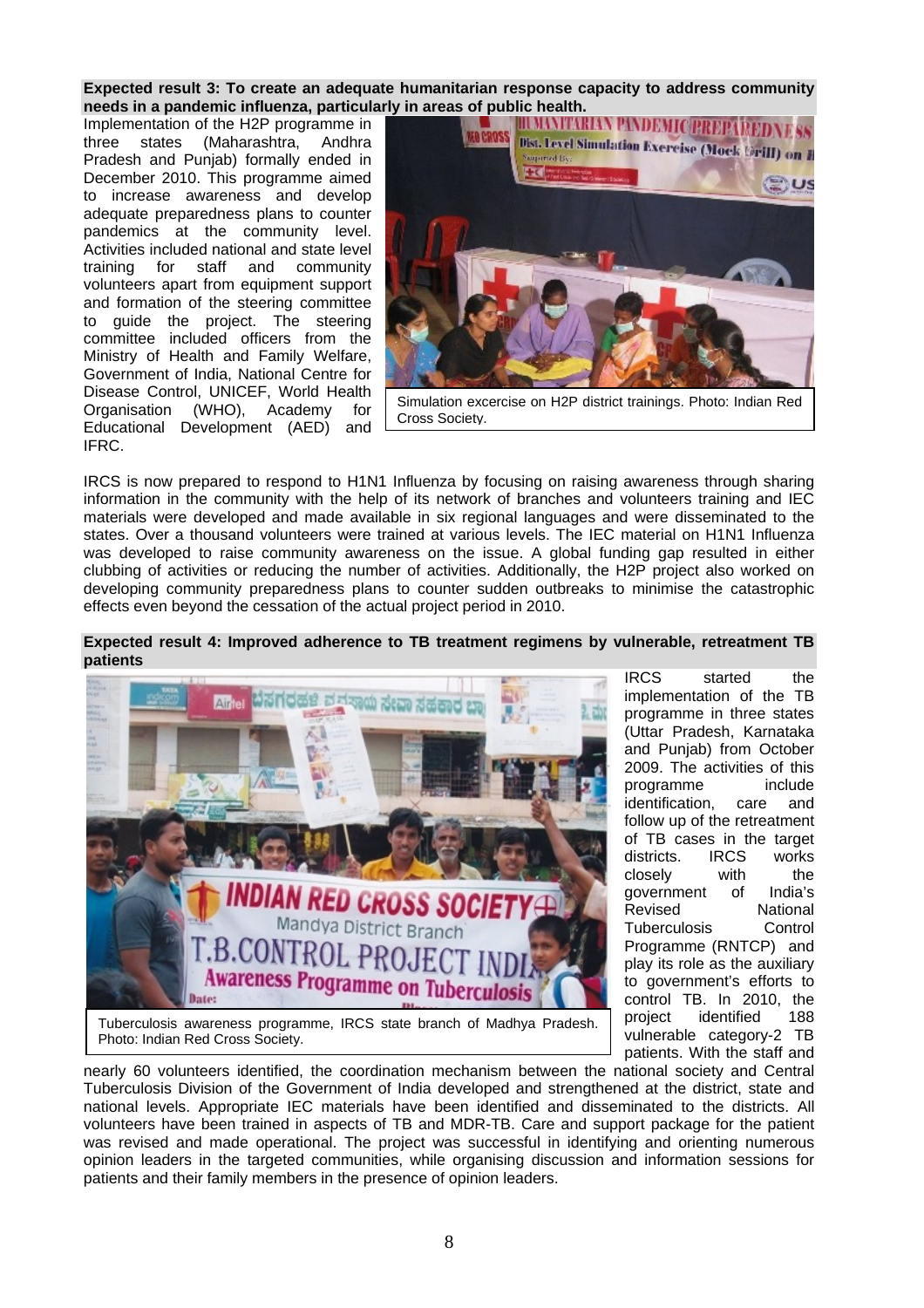The India TB project gathered accolades from the Government of India health department. The first phase of the implementation of this programme was completed in October 2010, achieving efficient results through nearly 90 per cent adherence rates and objectives fulfilled. In the extension period of this programme, IRCS seeks to achieve higher performance goals with trained staff, rigorous monitoring and reporting and seeks to be a model programme both inside the country and abroad. Working closely with RNTCP, this programme is providing assistance to increase the efficiency of the reach of the infrastructure and services of the Government of India's health programmes.

#### **Expected result 5: Prevent malaria by supporting LLIN distribution in the selected malaria-prone areas and supplement government efforts through the dissemination of information and the raising of awareness amongst the population.**

The malaria prevention and control programme was implemented in July 2010 in select districts in two states: Andhra Pradesh and Orissa. The programme implementation was delayed due to major personnel changes at state level, especially in Orissa. However, national and state level orientation, planning and coordination meetings have been conducted. Staff is in place and identification of communities and families have been done in place in Andhra Pradesh. The second phase activities, including LLIN distribution, will be taken up later in 2011 in targeted communities in Andhra Pradesh, followed by Orissa. IEC material dissemination and follow-up activities will be taken up post-LLIN distribution.

IRCS is also coordinating with the National Centre for Disease Control to gather the information for baseline in intervention districts. The state and district malaria officials of the Government of India are working in close contact with the IRCS programme personnel.

#### **Challenges/constraints**

There is a requirement of reqular monitoring, in order to maximise the impact of the project. Regular monitoring is pivotal for ensuring timeliness of project activities, activity reporting and financial reporting.

IFRC is facilitating the national society in addressing some of the challenges by providing feedback for the queries raised by branches, preparing simple formats for reporting and timely releasing of required funds when the working advance request is received.

## Organizational development

| <b>Component Outcome</b>                                                                     |  |  |
|----------------------------------------------------------------------------------------------|--|--|
| 1. Supporting national society Organizational Improving the national society's capacities to |  |  |
| develop and implement strategies, to ensure                                                  |  |  |
| good performance and accountability.                                                         |  |  |
| IRCS has a well managed volunteer system.                                                    |  |  |
|                                                                                              |  |  |

#### **Achievements:**

#### **Expected result 1:**

**Improving national society capacities to develop and implement strategies, to ensure good performance and accountability.** 



Group excercise in branch development workshop (Integrated Programme Approach). Photo: Indian Red Cross Society.

As per the strategic plan 2009- 2012, the coverage of branch development was extended to one of its upcoming branch at Andaman and Nicobar Islands. This branch has been unique as it underwent an Integrated Programme Approach (IPA). This has led to holistic achievements in the branch within a year and these are adoption of uniform branch rules, volunteer trainings, intiation of junior Red Cross/Red Cross youth units in various schools, functional family news service (FNS) unitvand last but not the least, capacity buiding of the qualified staff as well as the

members of the branch.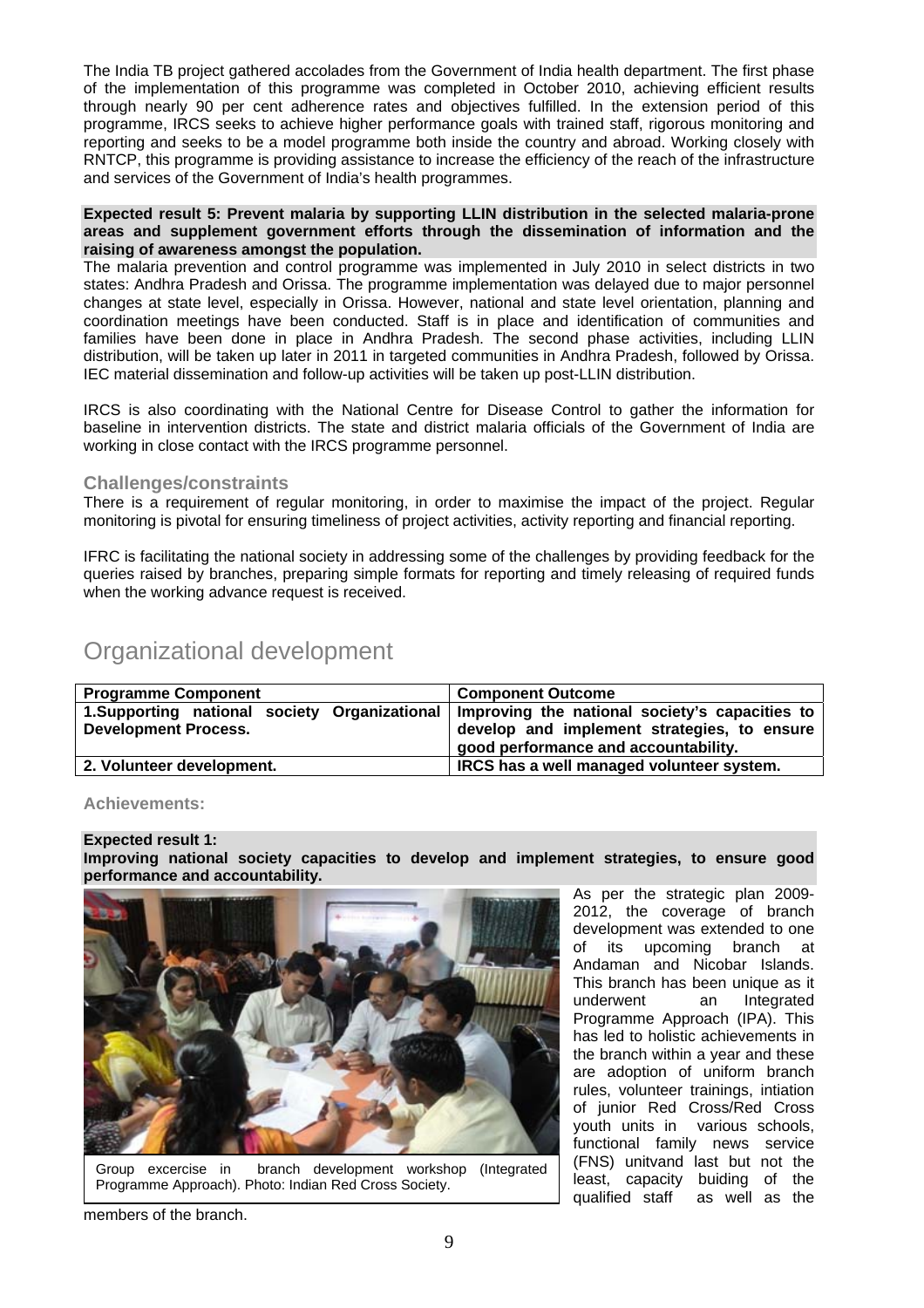Dissemination of the IRCS compendium of activities booklet, along with the Strategic Development Plan 2009-2012, HIV strategy and the DM strategy to all IRCS state branches enabled the branches to plan their various projects in alignment with these.

Visibility of national society was enhanced by the IRCS report "Empowering Communities through Red Cross Activities" which was developed and shared during this reporting period with the other Red Cross Red Crescent national societies, international organisations and embassies. Keeping in mind the development, progress and new initiatives of IRCS, this report briefly communicates the activities from 2004-2009 that empowers vulnerable communities and demonstrates the national society's commitment in carrying forward the Red Cross spirit since its inception in 1920.

The IRCS Navision project is ready with the database along with configuration, chart of accounts, configured dimensions and some of the reports. The conference room pilot testing was completed succesfully and the user acceptance training took place from 13 December 2010. The training was in two parts: basic level and advanced level. The objective was to orientate and build the capacity of the existing IRCS staff in understanding the upgraded software and to mange their work more efficiently. Though the formal go-live got moved to the next year, it is worth mentioning that this combination of the old functionality along with the new facilities in the Nav 6.1 was possible due to the complete participation of the IRCS team with an open and innovative mind.

Facilitation of the participation of the joint secretary of IRCS in the Asia Pacific Conference (17 -20 October ) in Amman, Jordan,and the director dissemination in the Asia Pacific communications forum held from 16-18 November in Kathmandu, Nepal, were initiatives that led to further strengthening of leadership skills of senior management team in IRCS. Further participation of the youth in the international youth exchange camp organised by the Japanese Red Cross Society from 12-24 November were initiatives that led to the promotion and strengthening of the youth movement by the national society.

Continuous co-ordination meetings for the promotion of IRCS resource mobilisation (RM) workshop with representatives from IFRC and Canadian Red Cross led to the development of the draft for objectives and outcomes of the workshop, the criteria for selection of participants from the branches, RM data collection sheet for mapping the existing activities on fundraising in the states and a template for proposal development. A resource mobilisation plan is been designed for IRCS and in process.

A joint first aid manual with St John's Ambulance has been finalised and printed, and has enabled IRCS to now to take the lead in first aid training where some 600,000 first aid certificates are issued each year.

#### **Expected result 2:IRCS has well managed volunteer system.**

Experience has proven that local communities and volunteers are best placed to assist themselves, to respond to (and become better prepared for) natural disasters, because they come from those communities. They are perfectly placed to know what their communities' vulnerabilities are. The volunteers' retainment is a big challenge in these times of change in the national society as quite a few international organisations are tapping into trained volunteers. To ensure commitment towards IR CS it is imperative to catch them young and build their capacities and awareness towards Red Cross activities. Hence, strengthening the junior Red Cross and Red Cross youth units of IRCS in the various branches is of great importance. In tune with this, the youth development programme of the German Red Cross in technical collaboration with IFRC is being implemented in Uttar Pradesh and Orissa. The IFRC organizational development team is assisting in updating the youth guidelines for junior red Cross and Red Cross youth of IRCS and to also develop a standard training handbook for the different IRCS branches.

State level Red Cross youth training-cum-study camp was organised by the IRCS Punjab state branch as well as the Haryana state branch. The objective of the camps was youth exchange and personality development. Apart from the study sessions, yoga sessions and social issue based group exercises formed the course curriculum of the camp.

The inter-state Red Cross youth training-cum-study camp was organised by the IRCS Punjab state branch in which the school and college youth of nine states participated. These states were Orissa, Madhya Pradesh, Jammu and Kashmir, Himachal Pradesh, Uttarakhand, Assam, Andhra Pradesh, Karnataka, Haryana, and Tamil Nadu. The objective of the camp was youth exchange and personality development. Apart from the study and yoga sessions, community service in the village and social issue based group exercises formed the course curriculum of the camp. Apart from developing the capacity of the students, this camp has provided an impetus to the IRCS Punjab state branch to plan for an international youth camp in the next year.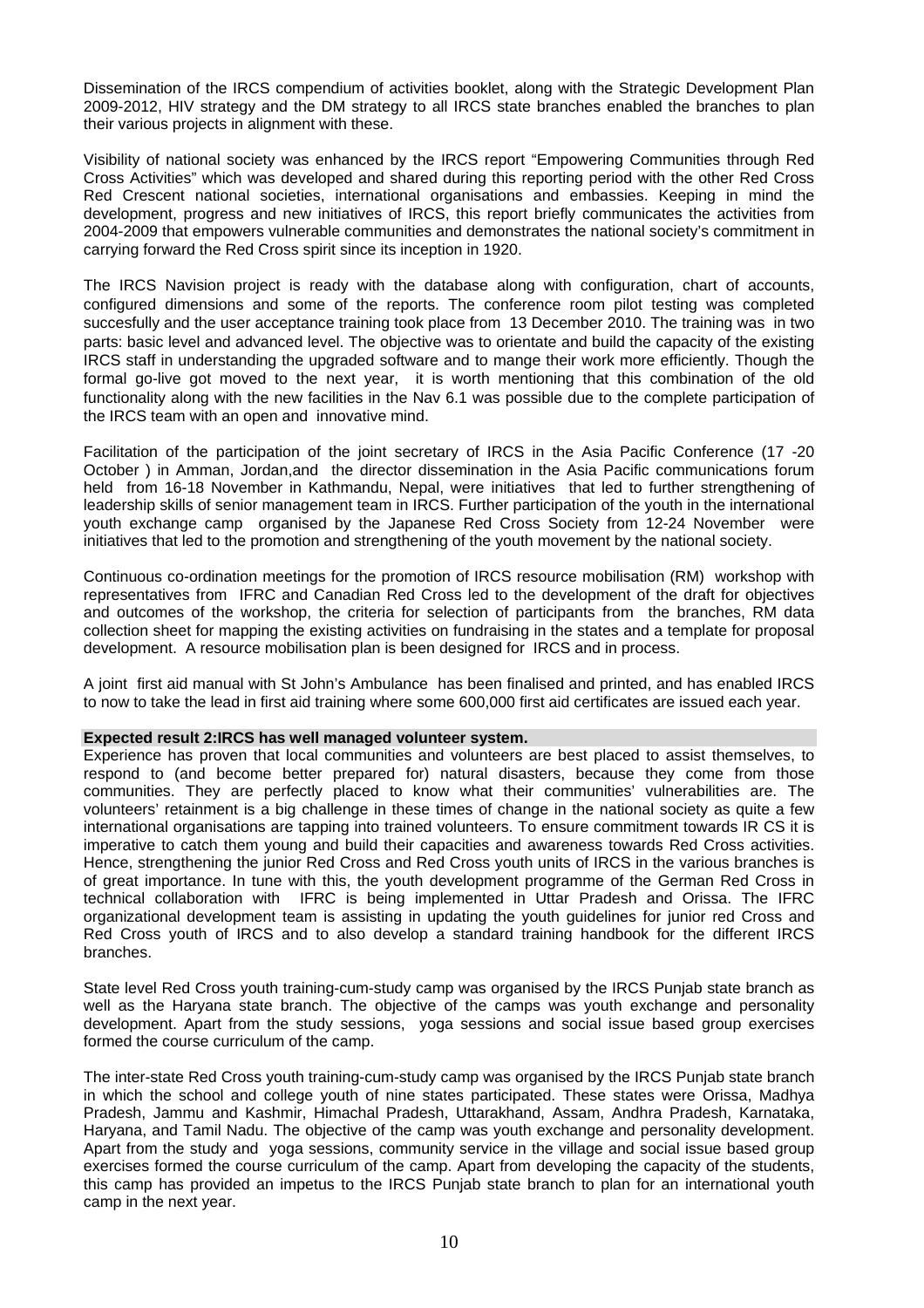The nature of volunteering in India is changing and the Movement has to be able to respond to emerging trends and needs. IRCS wants to ensure that the number of volunteers continue to grow even in the face of changing community norms, an upcoming young population and emerging technology. In the event of the oncoming International Year of the Youth, IRCS is keen in consolidating further the volunteering programme in the national society. Hence, talks are on-going to develop a technical working group or a consortium or board for volunteers with the participation and support of various stakeholders.

#### **Challenges/constraints**

The need for more technical support in organizational development with the guidance of other Red Cross Red Crescent specialists is evident. The relationship of the national headquarters with its branches needs to be strengthened in providing continuous technical support to their branches.

The new branches and new initiatives need a lot of handholding and on field guidance to establish and have a smooth way forward. To provide the much needed long-term and continuous support from the national headquarters to the branches is a challenge due to lack of trained human resource at the national headquarters for organisational development activities.

## Principles and Values

| <b>Programme component</b> | <b>Component outcome</b>                                                    |
|----------------------------|-----------------------------------------------------------------------------|
| 1. Promotion of principles | Enhanced knowledge, understanding and application                           |
| and                        | of principles and values in the IRCS.                                       |
| Values.                    |                                                                             |
| prevention                 | 2. Anti-discrimination and Reduce gender-based violence in the community by |
| violence                   | enhancing knowledge and understanding on gender                             |
| reduction                  | based discrimination.                                                       |

#### **Achievements:**

#### **Expected result 1: Enhanced knowledge, understanding and application of principles and values in the IRCS.**

Training in humanitarian values is a core in all the youth trainings/ camps organised by various IRCS state branches. In order to empower the youth in their concern for the emerging social issues in their state, group exercises were carried out. Reinforcing the Fundamental Principles and humanitarian values and aligning them to the social issues in the state is the motive of the above youth exercise organised by the IRCS state branches .The students' awareness and concern is ignited on issues of corruption, female foeticide, drug addiction, domestic violence, safer access to women and children. Righteous selfdevelopment is another discussion platform which sparked the interests of the participants and questions of the participants were addressed.

Apart from the youth camps, the humanitarian values were a part of all programme trainings, namely NDWRT, VCA, PMER and health trainings.

#### **Expected result 2:Reduce gender-based violence in the community by enhancing knowledge and understanding on gender based discrimination.**

Apart from imparting knowledge on gender non-discrimination during various programme related capacity building trainings, it is monitored during disaster response and other emergency responses that there is no gender discrimination. It is also adhered that there is effective participation by both genders in events and trainings organised by IRCS.

**Constraints or Challenges**<br>The national society has been training its volunteers as part of its national disaster response mechanisms. However, the retention of these trained volunteers remains a challenge due to migration for better employment opportunities in an emerging and vibrant economy. Though the increasing frequency of disasters needs to be addressed and vigilance is needed as the gap bewteen the rich and poor grows in India and competition for resources in a global donor world is led by reccession. The logistics system needs to be completely revamped and reinforced to modernise to respond to the increasing needs as the national society builds its responce capacity. The delays in despatching and transportation of the relief supplies need to match the increasing demands and be robust to reflect this.

Procedural and administrative delays between the IRCS national headquarters and branches continues to contribute to the slow programme implementation though significant improvenmets have been noticed.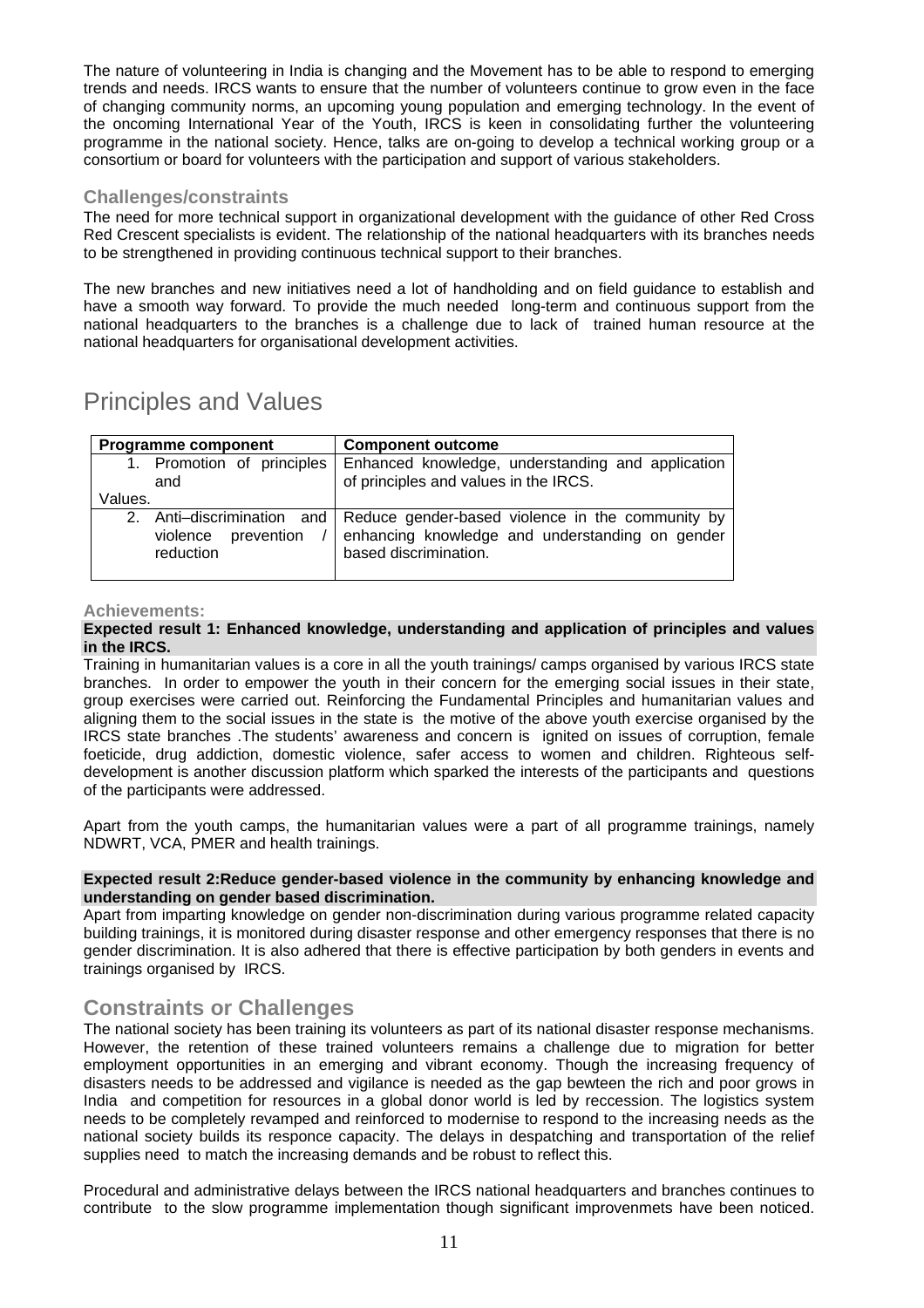Reporting needs further strengthening, with better coordination and monitoring mechanisms between national headquarters, state and district branches. Technical trainings is needed for programme personnel to enhance thier project planning, monitoring and evaluation and resource mobilization skills. This needs to be done to allow the skills developed in planning, monitoring and evaluation and resource mobilization to be integrated. Regular monitoring visits to facilitate the implementation of the activities needs to be streamlined, in order to maximise the impact of the projects. The regular monitoring is pivotal for ensuring timeliness of project activities, activity reporting and financial reporting.

IFRC is facilitating the national society in addressing some of the challenges by providing feedback for the queries raised by branches, preparing simple formats to make reporting simple and releasing the funds as soon as possible whenever the working advance request is received from the national headquarters.

The need for more technical support in organizational development with the guidance of other Red Cross Red Crescent specialists is apparent.

A big challenge between preaching and practising humanitarian values within the implementation of the programmes is a great challenge in a diverse national society like IRCS.

## Working in partnership

The working relationship of IFRC with IRCS, ICRC, partner national societies and with external key stakeholders in the DM programme has been very effective over the last two years and has been further strengthened during this reporting period.

IFRC's India DM programme has developed many strategic partners and good working relationships within and outside the Red Cross Red Crescent Movement, particularly with UNFPA, National Disaster Management Authority (NDMA), National Institute of Disaster Management (NIDM), and Sphere India.

During disasters, IFRC supports IRCS through its coordination role within and outside the Movement. IRCS will continue to take part in the South Asia regional disaster management working group (DMWG) that meets every six months to exchange knowledge and experience.

In addition, IFRC continues to provide technical and financial support to the IRCS post-graduate diploma course towards strengthening its coordination with internal and external stakeholders and to increase the in-country strength of the DM expertise with enhanced skills and knowledge.

## Contributing to longer-term impact

Aligning to the global agendas and as per the IRCS Strategic Development Plan 2009–2012 (SDP) and the developed Disaster Management Strategy, the IFRC DM programme support is focusing on the two core areas: disaster preparedness and response and DRR "building safer communities" in 2009-2011. The humanitarian values and integrated programming approach model will be considered and applied at various levels in effective programme delivery to provide dignified, appropriate and timely assistance to the people reached.

IRCS is a part of the HIV Global Alliance for South Asia. The Global Alliance on HIV is promoting partnership within the Movement. Furthermore, IRCS is working in close collaboration with the government, National AIDS Control Organization (NACO) and the Red Cross Movement.

The health programmes have gained considerable pace and have adapted to the emerging needs of the national society. The availability of trained volunteers has gone a long way in proving the same as they are very useful for immediate deployment during emergencies. The health and care programmes integrate activities to promote of humanitarian values and gender diversity.

Projects such as the H2P and India TB have worked closely with the government's health programmes, highlighting IRCS's role as auxiliary to the government. IRCS ispart of the HIV Global Alliance for South Asia and the national society's HIV/AIDS Strategic Plan 2009-12 is in place. The health and care programmes integrate activities to promote of humanitarian values and gender diversity. Training in CBHFA is being planned by IRCS in select states. This will contribute to the overall health indicator development through community VCA, volunteer development, community preparedness, etc.

Organisational development in integration with programmes will lead to strengthened branches as well as effective delivery of programmes. These strengthened branches will slowly lead to a change process creating a technical resource pool for the national headquarters at the branches.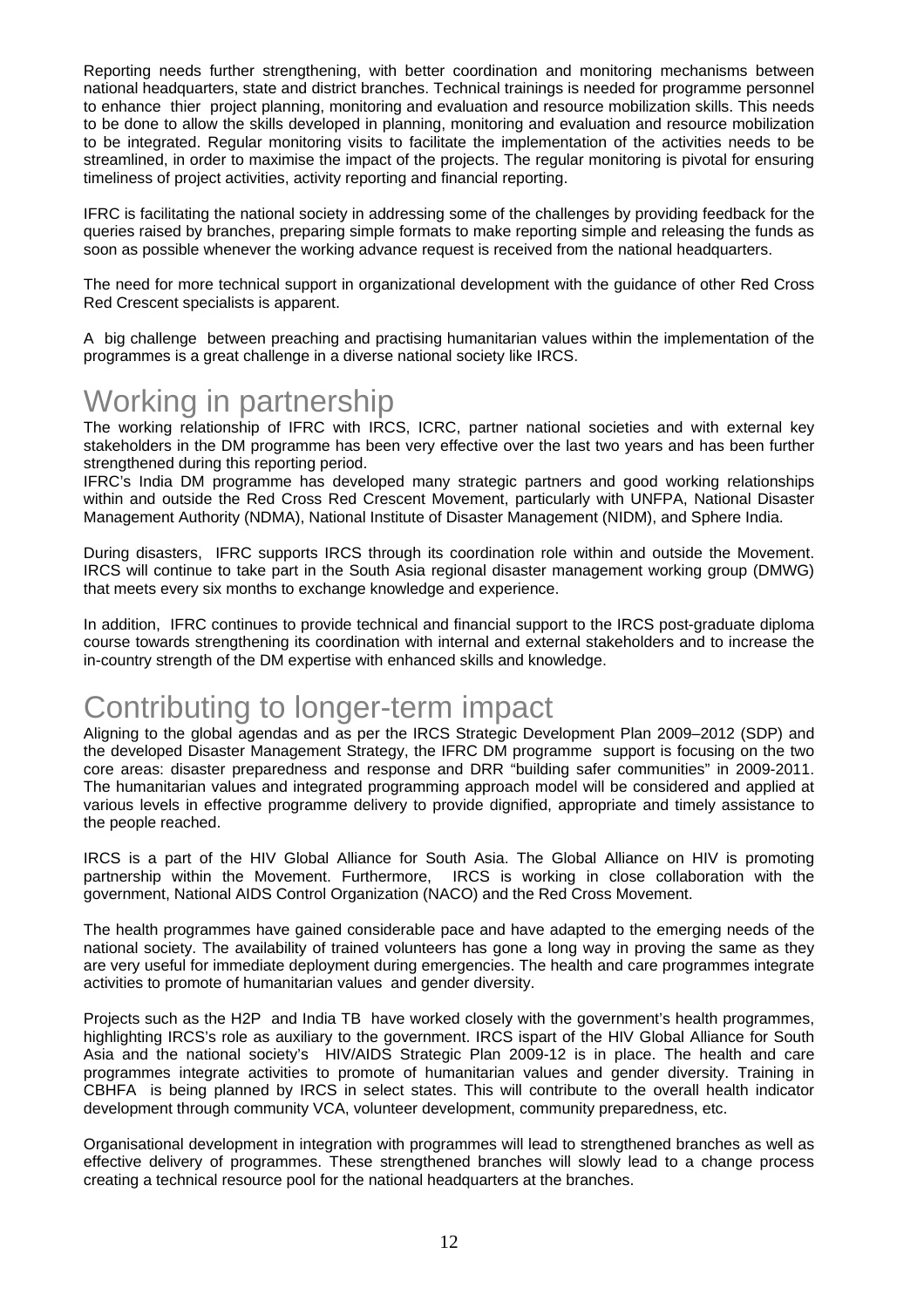## Looking ahead

Most of the activities under the DM 2010 programme have been implemented successfully by the national headquarters and the state branches well within the allocated timeframe. However, it has been noticed that there is a need to continue and stress the need to the enhancement of the quality of the implementation and the reporting of the branches.

The integrated programming approach has been promoted through DRR initiatives. All the disaster management, organisation development and health teams of IRCS at the state and district level have been working together on the DRR programme implementation. However, there is a need to embed this spirit of integrated programming approach at national level.

The IFRC country office in India plays a key role in assisting IRCS with the coordination of international development support and the facilitation of all ongoing and future partner national society-supported programmes. This is in order to prevent duplication of services and to ensure certain conditions and procedures are, as far as possible, standardised within IRCS.

The focus of the health and care programme will continue on emergency health;CBHFA; HIV/AIDS; TB; malaria and voluntary non-remunerated blood donation. IRCS will continue to take necessary steps to mark an increased presence among the global HIV players in the region for scaling-up its capacity, response and visibility in the country. Steps will be taken towards promoting an integrated approach to programming and revision of statutes, systems and procedures which will contribute towards improved efficiency of the organization and sustainability of programmes.

While integrating sustainability strategies in the programme design has to be institutionalised, progress on integrating humanitarian values has become visible in the policies and strategies of the operational plan on HIV/AIDS. Issues related to non-discrimination have also been included in the training contents of the HIV/AIDS, malaria and TB programmes.

Capacity building of the state branches in organising themselves better to face the challenging times and also to be self sufficient can lead to more sustainable IRCS branches. Steps are being taken to lead a joint approach in branch development in collaboration with ICRC, a joint approach in vouth and volunteer development with German Red Cross and a joint approach in IRCS resource mobilization with Canadian Red Cross. Though these are small steps, they will be big leaps if continuity is maintained in the formulation of co-operation strategy for organizational development initiatives at a later stage.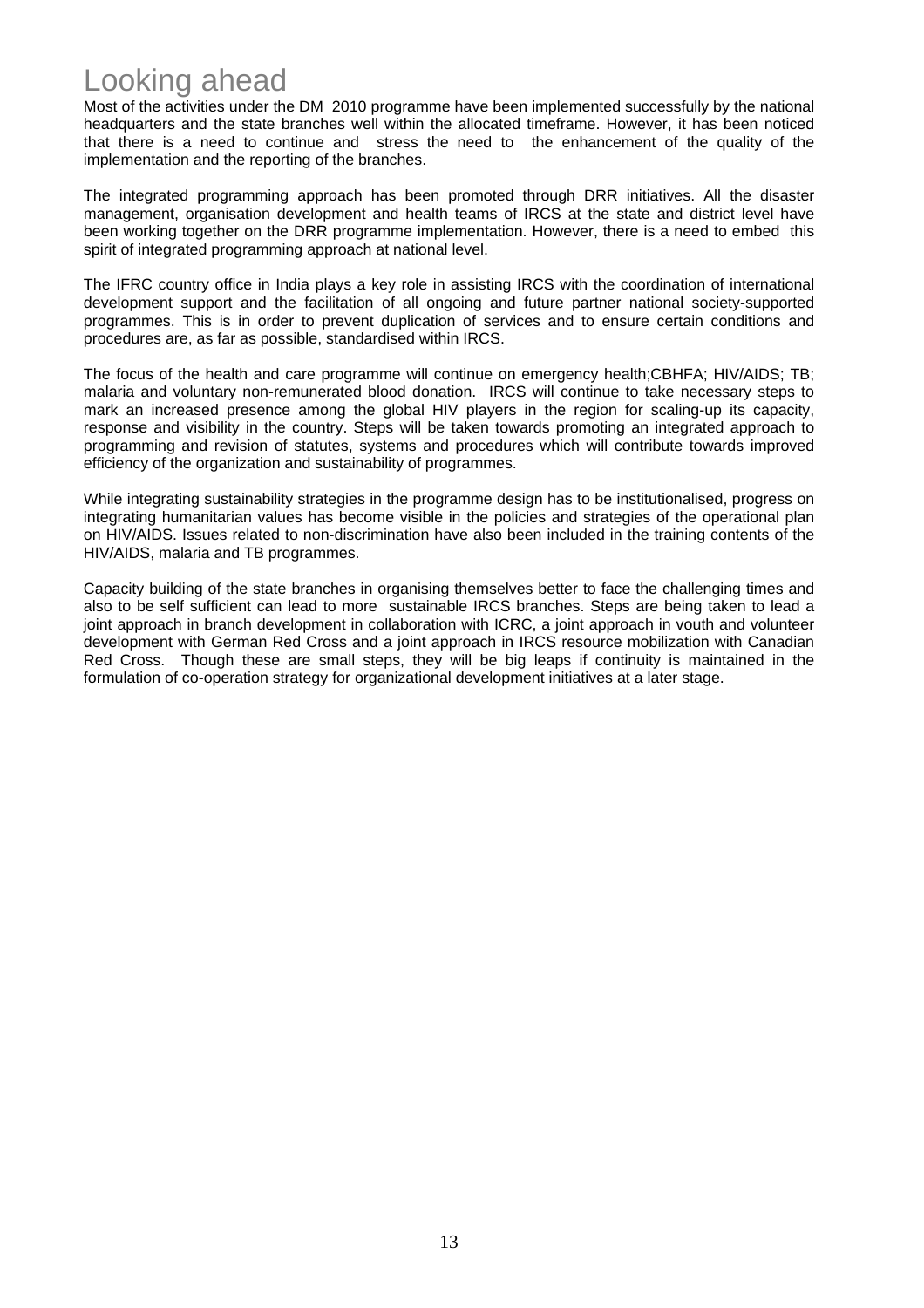| <b>How we work</b>                                                                                                                                                                                                                                                                                                                                                                                       |                                                                                                                                                                                                           |  |  |  |  |
|----------------------------------------------------------------------------------------------------------------------------------------------------------------------------------------------------------------------------------------------------------------------------------------------------------------------------------------------------------------------------------------------------------|-----------------------------------------------------------------------------------------------------------------------------------------------------------------------------------------------------------|--|--|--|--|
| The IFRC's vision is to:                                                                                                                                                                                                                                                                                                                                                                                 | The IFRC's work is guided by Strategy 2020 which puts forward<br>three strategic aims:                                                                                                                    |  |  |  |  |
| Inspire, encourage, facilitate and<br>promote at all times all forms of<br>humanitarian activities by National<br>Societies, with a view to preventing<br>and alleviating human suffering, and<br>contributing<br>thereby<br>to<br>the<br>maintenance and promotion of<br>human dignity and peace in the<br>world.                                                                                       | 1. Save lives, protect livelihoods, and strengthen recovery from<br>disaster and crises.<br>2. Enable healthy and safe living.<br>3. Promote social inclusion and a culture of non-violence and<br>peace. |  |  |  |  |
| <b>Contact information</b>                                                                                                                                                                                                                                                                                                                                                                               |                                                                                                                                                                                                           |  |  |  |  |
| For further information specifically related to this report, please contact:<br>In India:<br>Indian Red Cross Society: Dr S P Agarwal, Secretary General;<br>$\bullet$<br>email: spagarwalsg@indianredcross.org; phone: +91.11.2371.6441; fax: +91.11.2371.7454<br>International Federation Country Office in India: John Roche (Head of India Office);<br>$\bullet$                                     |                                                                                                                                                                                                           |  |  |  |  |
| email: john.roche@ifrc.org; phone: +91.11.2332.4235; fax: +91.11.2332.4235<br>International Federation South Asia Office in Delhi:<br>Azmat Ulla (Head of Regional Office); phone: +91.11.2411.1125; fax: +91.11.2411.1128;<br>$\bullet$<br>email: azmat.ulla@ifrc.org<br>Michael Higginson (Regional Programme Coordinator); phone: +91.11.2411.1122;<br>$\bullet$<br>email: michael.higginson@ifrc.org |                                                                                                                                                                                                           |  |  |  |  |
| International Federation Asia Pacific Zone Office in Kuala Lumpur:<br>AL Papico (Acting Head of Operations); phone: +603,9207,5702; email: al papico@ifre.org                                                                                                                                                                                                                                            |                                                                                                                                                                                                           |  |  |  |  |

- Al Panico (Acting Head of Operations); phone: +603 9207 5702; email: al.panico@ifrc.org • Alan Bradbury (Resource Mobilization and PMER Coordinator); phone: +603 9207 5775,
- email: alan.bradbury@ifrc.org • Please send all funding pledges to **zonerm.asiapacific@ifrc.org**.

*[<financial report below; click to return to title page>](#page-0-0)*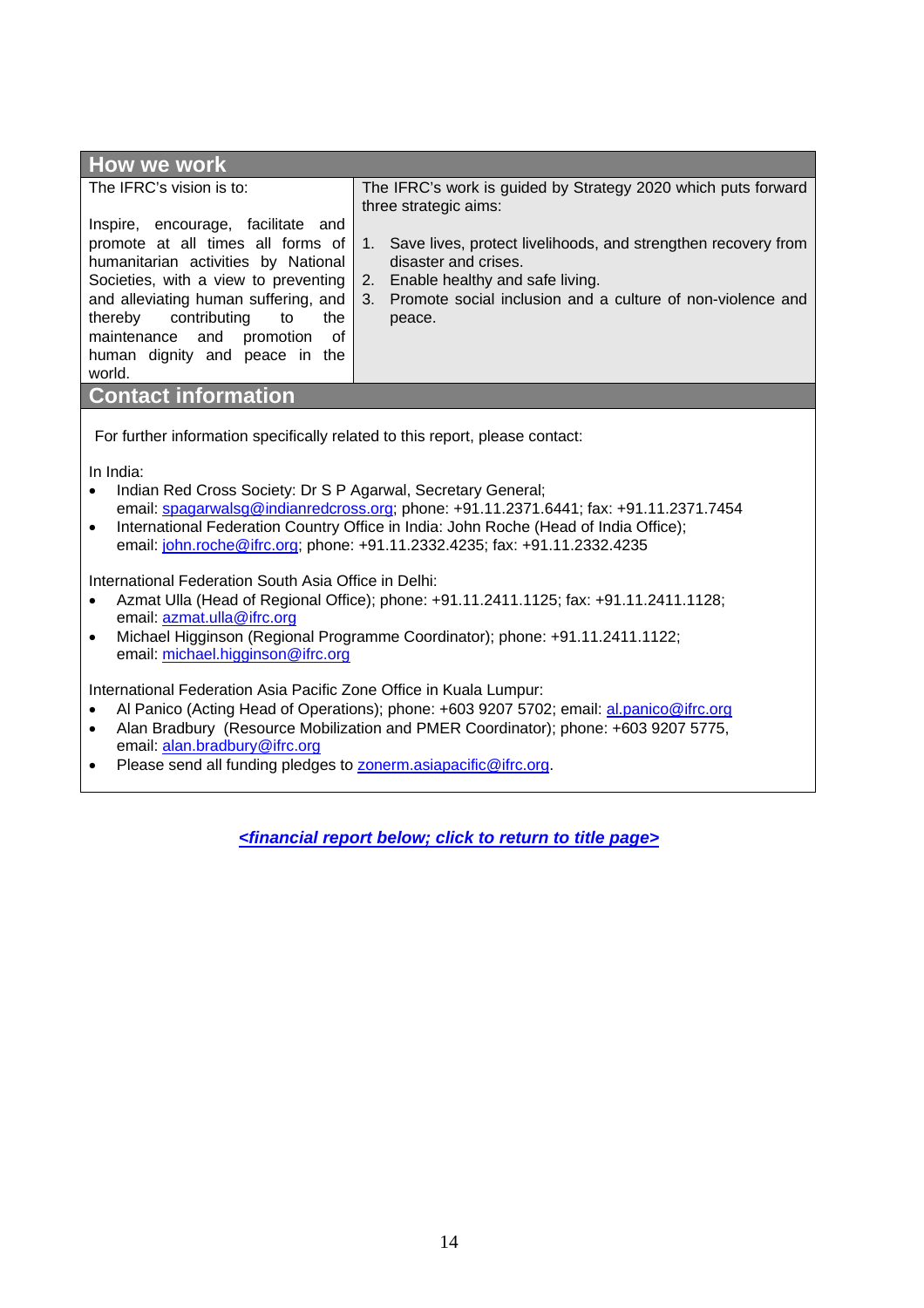<span id="page-14-0"></span>MAAIN001 - India

#### **Selected Parameters** Reporting Timeframe 2010/1-2010/9998 Budget Timeframe 2010/1-2010/12 Appeal MAAIN001 Budget APPEAL

Annual Report 2010 **Annual Report 2010** All figures are in Swiss Francs (CHF)

#### **I. Consolidated Response to Appeal**

|                           | <b>Disaster</b><br>Management | <b>Health and</b><br><b>Social Services</b> | <b>National Society</b><br>Development | <b>Principles and</b><br>Values | Coordination | <b>TOTAL</b> |
|---------------------------|-------------------------------|---------------------------------------------|----------------------------------------|---------------------------------|--------------|--------------|
| A. Budget                 | 866.134                       | 997.643                                     | 95.161                                 |                                 | 61.800       | 2,020,738    |
| <b>B. Opening Balance</b> | 973.968                       | 797.298                                     | 126.310                                |                                 |              | 1,897,577    |

**Income**

**Cash contributions**

| <b>C1. Cash contributions</b>                               | 204,953 | 494,859   | 43.015 | 742,827   |
|-------------------------------------------------------------|---------|-----------|--------|-----------|
| United States Government - USAID                            |         | 309,621   |        | 309.621   |
| <b>Swedish Red Cross (from Swedish Government)</b>          |         | $-29,762$ |        | $-29,762$ |
| <b>OPEC Fund For International Development</b>              | 0       |           |        | 0         |
| Netherlands Red Cross (from Netherlands<br>Government)      | $-365$  | 215,000   |        | 214,635   |
| Japanese Red Cross                                          | 49,356  |           |        | 49,356    |
| Italian Red Cross                                           | 68,092  |           |        | 68.092    |
| Indonesian Government                                       | 0       |           |        | 0         |
| IFRC at the UN Inc (from Schering Plough)                   | $-599$  |           |        | -599      |
| IFRC at the UN Inc (from MoneyGram Global Giving)           | 39,704  |           |        | 39,704    |
| IFRC at the UN Inc (from First American Assistance<br>Fund) | 29,548  |           |        | 29,548    |
| Danish Red Cross (from Danish Government)                   |         |           |        | 0         |
| Danish Red Cross                                            | 0       |           | 43,015 | 43.015    |
| China Red Cross, Hong Kong branch                           |         | 0         |        | 0         |
| <b>British Red Cross</b>                                    | 19,219  |           |        | 19,219    |

## **Inkind Personnel**

| <b>HINHIN L GLOVILIIGI</b>    |           |           |         |        |           |
|-------------------------------|-----------|-----------|---------|--------|-----------|
| <b>Irish Red Cross</b>        |           |           |         | 61.800 | 61.800    |
| <b>C3. Inkind Personnel</b>   |           |           |         | 61,800 | 61,800    |
|                               |           |           |         |        |           |
| C. Total Income = $SUM(C1C4)$ | 204.953   | 494.859   | 43.015  | 61,800 | 804,627   |
|                               | 1.178.922 | 1.292.158 | 169.325 | 61,800 |           |
| D. Total Funding = $B + C$    |           |           |         |        | 2,702,204 |
|                               |           |           |         |        |           |
| <b>Appeal Coverage</b>        | 136%      | 130%      | 178%    | 100%   | 134%      |
|                               |           |           |         |        |           |

#### **II. Balance of Funds**

|                                    | <b>Disaster</b><br><b>Management</b> | <b>Health and</b><br><b>Social Services</b> | <b>National Society</b><br><b>Development</b> | <b>Principles and</b><br>Values | Coordination | <b>TOTAL</b> |
|------------------------------------|--------------------------------------|---------------------------------------------|-----------------------------------------------|---------------------------------|--------------|--------------|
| <b>B. Opening Balance</b>          | 973.968                              | 797.298                                     | 126.310                                       |                                 | 0            | 1,897,577    |
| C. Income                          | 204.953                              | 494.859                                     | 43.015                                        |                                 | 61.800       | 804.627      |
| E. Expenditure                     | $-490.401$                           | $-770.488$                                  | $-51.842$                                     |                                 | $-61.794$    | $-1,374,525$ |
| F. Closing Balance = $(B + C + E)$ | 688.521                              | 521.670                                     | 117.483                                       |                                 |              | 1,327,680    |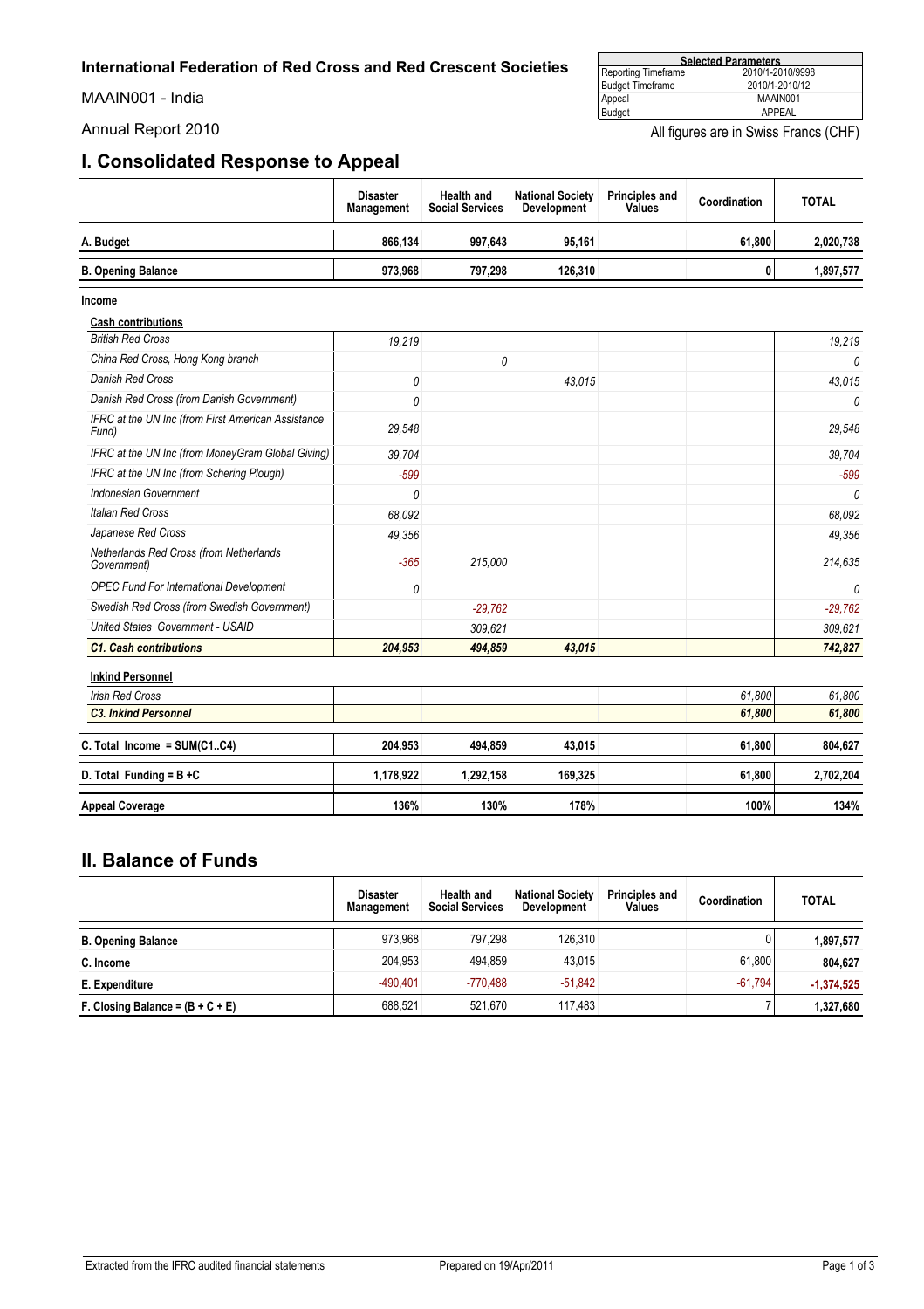MAAIN001 - India

| <b>Selected Parameters</b> |                  |  |  |  |
|----------------------------|------------------|--|--|--|
| Reporting Timeframe        | 2010/1-2010/9998 |  |  |  |
| <b>Budget Timeframe</b>    | 2010/1-2010/12   |  |  |  |
| Appeal                     | MAAIN001         |  |  |  |
| Budget                     | APPFAL           |  |  |  |

Annual Report 2010 **All figures are in Swiss Francs (CHF)** All figures are in Swiss Francs (CHF)

## **III. Budget Analysis / Breakdown of Expenditure**

|                                                                                 | Expenditure   |                        |                                      |                                        |                          |              |                    |                  |
|---------------------------------------------------------------------------------|---------------|------------------------|--------------------------------------|----------------------------------------|--------------------------|--------------|--------------------|------------------|
| <b>Account Groups</b>                                                           | <b>Budget</b> | Disaster<br>Management | <b>Health and Social</b><br>Services | <b>National Society</b><br>Development | Principles and<br>Values | Coordination | <b>TOTAL</b>       | Variance         |
|                                                                                 | A             |                        |                                      |                                        |                          |              | B                  | $A - B$          |
| <b>BUDGET (C)</b>                                                               |               | 866,134                | 997,643                              | 95,161                                 |                          | 61,800       | 2,020,738          |                  |
|                                                                                 |               |                        |                                      |                                        |                          |              |                    |                  |
| <b>Relief items, Construction, Supplies</b><br><b>Construction - Facilities</b> | $-14,231$     | $-88,946$              |                                      |                                        |                          |              |                    |                  |
| <b>Construction Materials</b>                                                   | 135,004       |                        |                                      |                                        |                          |              | $-88,946$          | 74,715           |
| Food                                                                            | 27,165        |                        | 18,851                               |                                        |                          |              | 18,851             | 135,004<br>8,315 |
| Seeds & Plants                                                                  |               | 2,278                  |                                      |                                        |                          |              | 2,278              | $-2,278$         |
| Water, Sanitation & Hygiene                                                     |               | 96                     | 5,628                                |                                        |                          |              | 5,724              | $-5,724$         |
| Medical & First Aid                                                             |               |                        | 105                                  |                                        |                          |              | 105                | $-105$           |
| <b>Teaching Materials</b>                                                       | 4,000         |                        |                                      |                                        |                          |              |                    | 4,000            |
| Utensils & Tools                                                                |               | 8,985                  | 22                                   |                                        |                          |              | 9,007              | $-9,007$         |
| Other Supplies & Services                                                       | 98,691        | 71,693                 | 173                                  |                                        |                          |              | 71,867             | 26,825           |
| <b>Total Relief items, Construction, Sup</b>                                    | 250,629       | $-5,894$               | 24,778                               |                                        |                          |              | 18,884             | 231,745          |
|                                                                                 |               |                        |                                      |                                        |                          |              |                    |                  |
| Land, vehicles & equipment<br>Computers & Telecom                               | 115,778       | 23,278                 | 46,536                               | 19,728                                 |                          | 4,581        | 94,124             |                  |
| Office & Household Equipment                                                    | 7,050         |                        | 5,417                                |                                        |                          | 193          |                    | 21,655           |
| Others Machinery & Equipment                                                    | 316           | 1,289                  | 1,432                                | 143                                    |                          | $-4,774$     | 5,610              | 1,440            |
| Total Land, vehicles & equipment                                                | 123,144       | 24,567                 | 53,386                               | 19,871                                 |                          | 0            | $-1,910$<br>97,824 | 2,225<br>25,320  |
|                                                                                 |               |                        |                                      |                                        |                          |              |                    |                  |
| Logistics, Transport & Storage                                                  |               |                        |                                      |                                        |                          |              |                    |                  |
| Storage                                                                         | 3             | 686                    | 13                                   |                                        |                          |              | 699                | $-696$           |
| Distribution & Monitoring                                                       | 26,260        | 79                     |                                      |                                        |                          |              | 79                 | 26,181           |
| Transport & Vehicle Costs                                                       | 23,300        | 9,996                  | 12,198                               |                                        |                          |              | 22,194             | 1,106            |
| <b>Logistics Services</b>                                                       |               | 407                    |                                      |                                        |                          |              | 407                | $-407$           |
| <b>Total Logistics, Transport &amp; Storage</b>                                 | 49,563        | 11,169                 | 12,210                               |                                        |                          |              | 23,379             | 26,184           |
| Personnel                                                                       |               |                        |                                      |                                        |                          |              |                    |                  |
| <b>International Staff</b>                                                      | 179,111       | 52,948                 | 58,831                               | 5,883                                  |                          | 61,800       | 179,462            | $-351$           |
| <b>National Staff</b>                                                           | 220,373       | 74,042                 | 81,450                               | 26,667                                 |                          |              | 182,159            | 38,214           |
| National Society Staff                                                          | 409,480       | 59,501                 | 230,731                              | 9,894                                  |                          |              | 300,125            | 109,355          |
| Volunteers                                                                      |               | 282                    |                                      |                                        |                          |              | 282                | $-282$           |
| <b>Total Personnel</b>                                                          | 808,964       | 186,772                | 371,012                              | 42,444                                 |                          | 61,800       | 662,028            | 146,936          |
| <b>Consultants &amp; Professional Fees</b>                                      |               |                        |                                      |                                        |                          |              |                    |                  |
| Consultants                                                                     | 59,432        | 10,609                 | 37,988                               | 825                                    |                          |              | 49,422             | 10,010           |
| Professional Fees                                                               | 0             | 47                     |                                      |                                        |                          | 21,651       | 21,698             | $-21,698$        |
| <b>Total Consultants &amp; Professional Fe</b>                                  | 59,432        | 10,656                 | 37,988                               | 825                                    |                          | 21,651       | 71,121             | $-11,688$        |
| <b>Workshops &amp; Training</b>                                                 |               |                        |                                      |                                        |                          |              |                    |                  |
| Workshops & Training                                                            | 425,841       | 137,096                | 178,372                              | 5,611                                  |                          |              | 321,079            | 104,761          |
| <b>Total Workshops &amp; Training</b>                                           | 425,841       | 137,096                | 178,372                              | 5,611                                  |                          |              | 321,079            | 104,761          |
| <b>General Expenditure</b>                                                      |               |                        |                                      |                                        |                          |              |                    |                  |
| Travel                                                                          | 51,915        | 21,953                 | 18,513                               | 776                                    |                          |              | 41,242             | 10,673           |
| Information & Public Relation                                                   | 81,331        | 21,344                 | 35,095                               | 4,237                                  |                          |              | 60,677             | 20,654           |
| Office Costs                                                                    | 11,759        | 59,737                 | 12,779                               | 127                                    |                          | 44,659       | 117,302            | $-105,543$       |
| Communications                                                                  | 12,288        | 3,424                  | 9,010                                | 809                                    |                          | 6,970        | 20,213             | $-7,925$         |
| <b>Financial Charges</b>                                                        | $-122,119$    | 9,417                  | 23,180                               | $-38,880$                              |                          | $-99,486$    | $-105,769$         | $-16,350$        |
| Other General Expenses                                                          | 148,431       | $-11,818$              | 16,206                               | $-1,318$                               |                          | 26,206       | 29,276             | 119,155          |
| <b>Total General Expenditure</b>                                                | 183,605       | 104,057                | 114,784                              | $-34,249$                              |                          | $-21,651$    | 162,941            | 20,664           |
|                                                                                 |               |                        |                                      |                                        |                          |              |                    |                  |
| <b>Operational Provisions</b><br><b>Operational Provisions</b>                  |               | $-9,653$               | $-71,502$                            | 14,118                                 |                          |              | $-67,036$          |                  |
|                                                                                 |               |                        |                                      |                                        |                          |              |                    | 67,036           |
| <b>Total Operational Provisions</b>                                             |               | $-9,653$               | $-71,502$                            | 14,118                                 |                          |              | $-67,036$          | 67,036           |
| <b>Indirect Costs</b>                                                           |               |                        |                                      |                                        |                          |              |                    |                  |
| Programme & Service Support                                                     | 119,560       | 28,093                 | 45,628                               | 3,115                                  |                          | -6           | 76,829             | 42,731           |
| <b>Total Indirect Costs</b>                                                     | 119,560       | 28,093                 | 45,628                               | 3,115                                  |                          | -6           | 76,829             | 42,731           |
| <b>Pledge Specific Costs</b>                                                    |               |                        |                                      |                                        |                          |              |                    |                  |